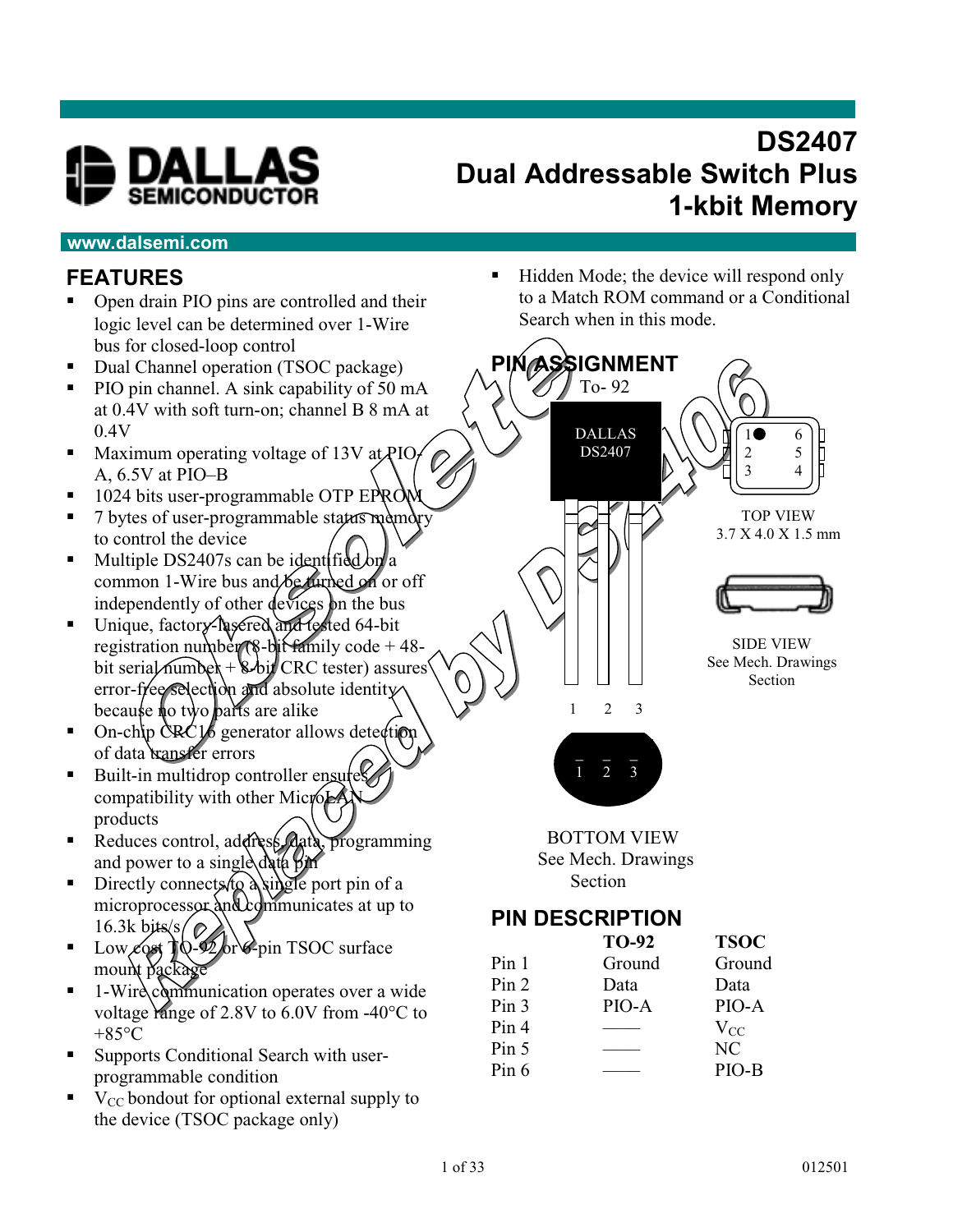

#### **ORDERING INFORMATION**

| TO-92 package                  |
|--------------------------------|
| 6-pin TSOC package             |
| Tape & Reel version of DS2407  |
| Tape & Reel version of DS2407P |
| Chip Scale Pkg., Tape & Reel   |
|                                |

## **ADDRESSABLE SWITCHTM DESCRIPTION**

The DS2407 Dual Addressable Switch Plus 1\kb\t\Memory is a pair of open drain N-channel transistors that can be turned on or off via the 1-Wire bus. Alternatively, either open drain output can serve as a logic input that can be monitored via the same 1-Wire bus. In addition, the device has 1024 bits of EPROM to store relevant information such as switch function, physical location, etc. The device is addressed by matching its individual 64-bit factory-lasered registration number. The 64-bit number consists of an 8-bit family code, a unique 48-bit serial number, and an 8-bit cyclic redundancy check. Communication with the DS2407 follows the standard Dallas Semiconductor 1-Wire protocol and can be accomplished with a single port pin of a microcontroller. Multiple DS2407 devices can reside on a common 1-Wire bus creating a MicroLAN. The network controller dircuitry is embedded within the chip including a search algorithm to determine the identity of each DS2407 on the network. The open drain outputs (PIO pins) for each DS2407 on the *MicroLAN* can be *independently* switched on or off whether there is one or many devices sharing the same 1-Wire bus. The logic level of the PIO pins for each device on the MicroLAN can also be individually sensed and reported to the bus master. The device also supports a Conditional Search command to identify and access devices that qualify for certain user-specified conditions. Qualification may be the status  $\mathcal{O}_k$  a PHO-pin, the state of the output transistor or a latched activity flag.

#### **OVERVIEW**

The DS2407 Dual Addressable Switch Plus Memory provides a means for assigning an electronically readable identification to a particular node or location with additional control capability provided by two open drain N-channel MOSFETs that can be remotely switched and sensed via communication over the 1-Wire bus (Figure 1). The DS2407 contains a factory-lasered registration number that includes a unique 48-bit serial number, an 8-bit CRC, and an 8-bit family code (12h). The 64-bit ROM portion of the DS2407 not only creates an absolutely unique electronic identification for the device itself but also is a means to locate and obtain or change the state of the switches that are associated with the 64-bit ROM.

The device derives its power entirely from the 1-Wire bus by storing energy on an internal capacitor during periods of time when the signal line is high and continues to operate off of this "parasite" power source during the low times of the 1-Wire line until it returns high to replenish the parasite (capacitor) supply. For applications in feeder-networks where the low-times of the 1-Wire line may be very long, the  $V_{CC}$  pin may be connected to an external voltage supply to operate the device.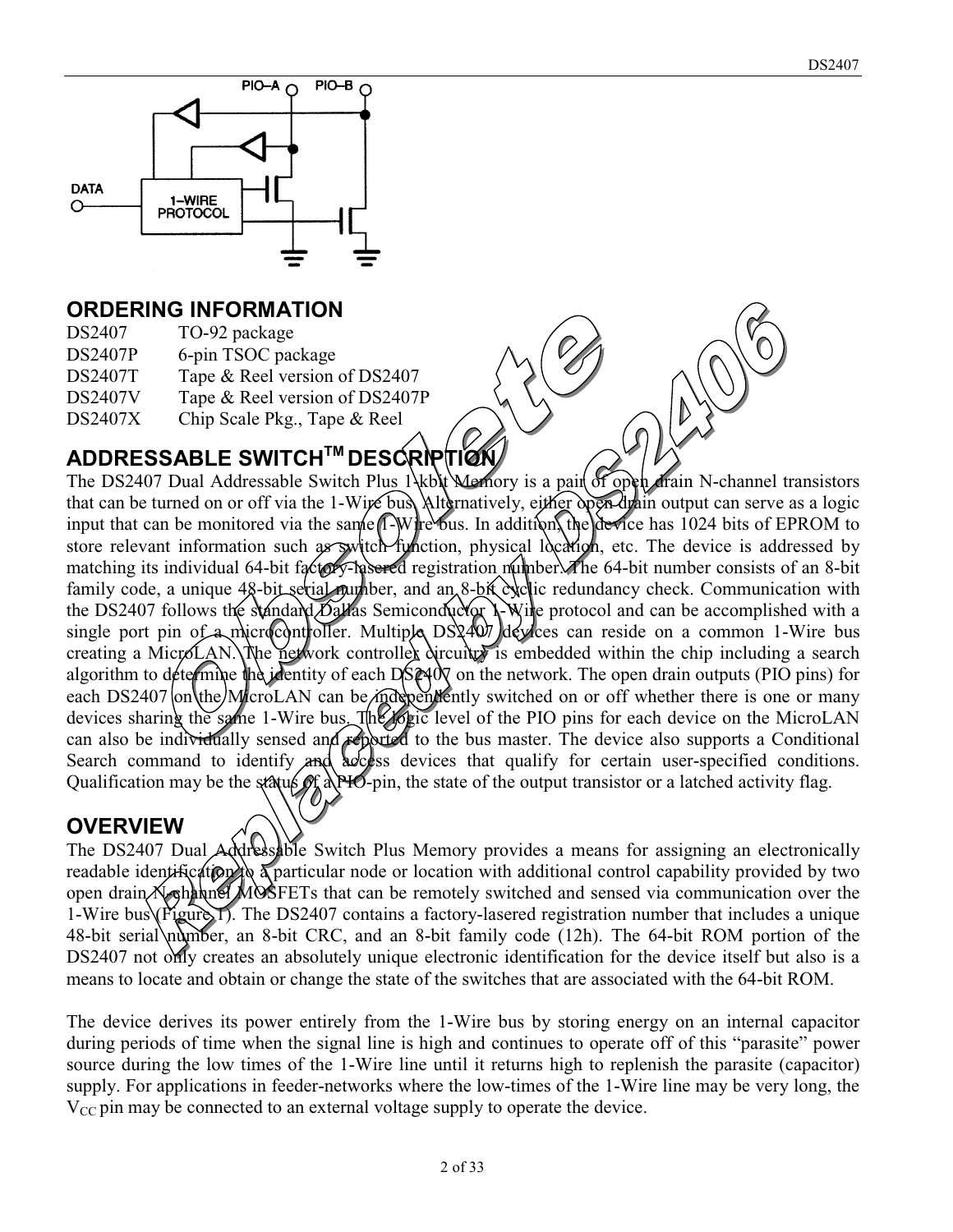The DS2407 uses the standard Dallas Semiconductor 1-Wire protocol for data transfers (Figure 2), with all data being read and written least significant bit first. Communication to and from the DS2407 requires a single bi-directional line that is typically a port pin of a microcontroller. The 1-Wire bus master (microcontroller) must first issue one of five ROM function commands: 1) Read ROM, 2) Match ROM, 3) Search ROM, 4) Skip ROM, or 5) Conditional Search ROM. These commands operate on the 64-bit lasered ROM portion of each device and can singulate a specific device if many are present on the 1-Wire line as well as indicate to the bus master how many and what type of each device is present. After a ROM function command is successfully executed, the open drain outputs can be switched or sensed, or the contents of the memory can be read or written via the 1-Wire bus. Writing the 1024 bits of data memory or writing to the EPROM sections of the status memory requires a 12-volt programming pulse. When programming the DS2407, only EPROM-based devices are allowed to be present on the 1-Wire line.

#### **64-BIT LASERED ROM**

Each DS2407 contains a unique ROM code that is 64 bits long. The first 8 bits are a 1-Wire family code. The next 48 bits are a unique serial number. The last eight bits are a CRC of the first 56 bits. (See Figure 3.) The 1-Wire CRC of the lasered ROM is generated using the polynomial  $\mathcal{X}^8$  +  $\mathbb{N}^5$  $\rightarrow X^4 + 1$ . Additional information about the Dallas Semiconductor  $\lambda$  Wire Cyclic Redundancy Ciped  $k$  is available in the Book of DS19xx iButton Standards. The 64-bit ROM and KOM Function Come of section allow the DS2407 to operate as a 1-Wire device and follow the 1-Wire protocol detailed in the section "1-Wire Bus System." The functions required to read and write the data and status memory of the DS2407 and to access the switches are not accessible until the ROM function protocol has been satisfied. This protocol is described in the ROM functions flow chart  $(FigureU2)/$  The 1-Wire bus master must first provide one of the five ROM function commands. After a ROM function sequence has been successfully executed, the bus master may then provide any one of the memory function  $\alpha$  memors specific to the DS2407 (Figure 6).

#### **MEMORY**

The DS2407 contains two memory sections Data Memory and Status Memory. The data memory consists of 1024 bits of phe-time programmable EPROM organized as 4 pages of 32 bytes each. The size of the device's status memory is 8 bytes. The first seven bytes of status memory (addresses 0 to 6) are also realized as EPROM. The eighth byte (address 7) consists of SRAM cells which shadow the contents of address 6 each time the device powers up. The complete memory map is shown in Figure 4. The 8-bit scratchpad is an additional register that dets as a buffer when writing the memory. Data is first written to the scratchpad and then verified by reading a 16-bit CRC from the DS2407 that confirms proper receipt of the data and address. If the buffer contents are correct, a programming pulse should be applied and the byte of data will be written into the selected address in memory. This process insures data integrity when programming the memory. The details for reading and programming the EPROM portions of the DS2407 are given in the Mémory Function Commands section.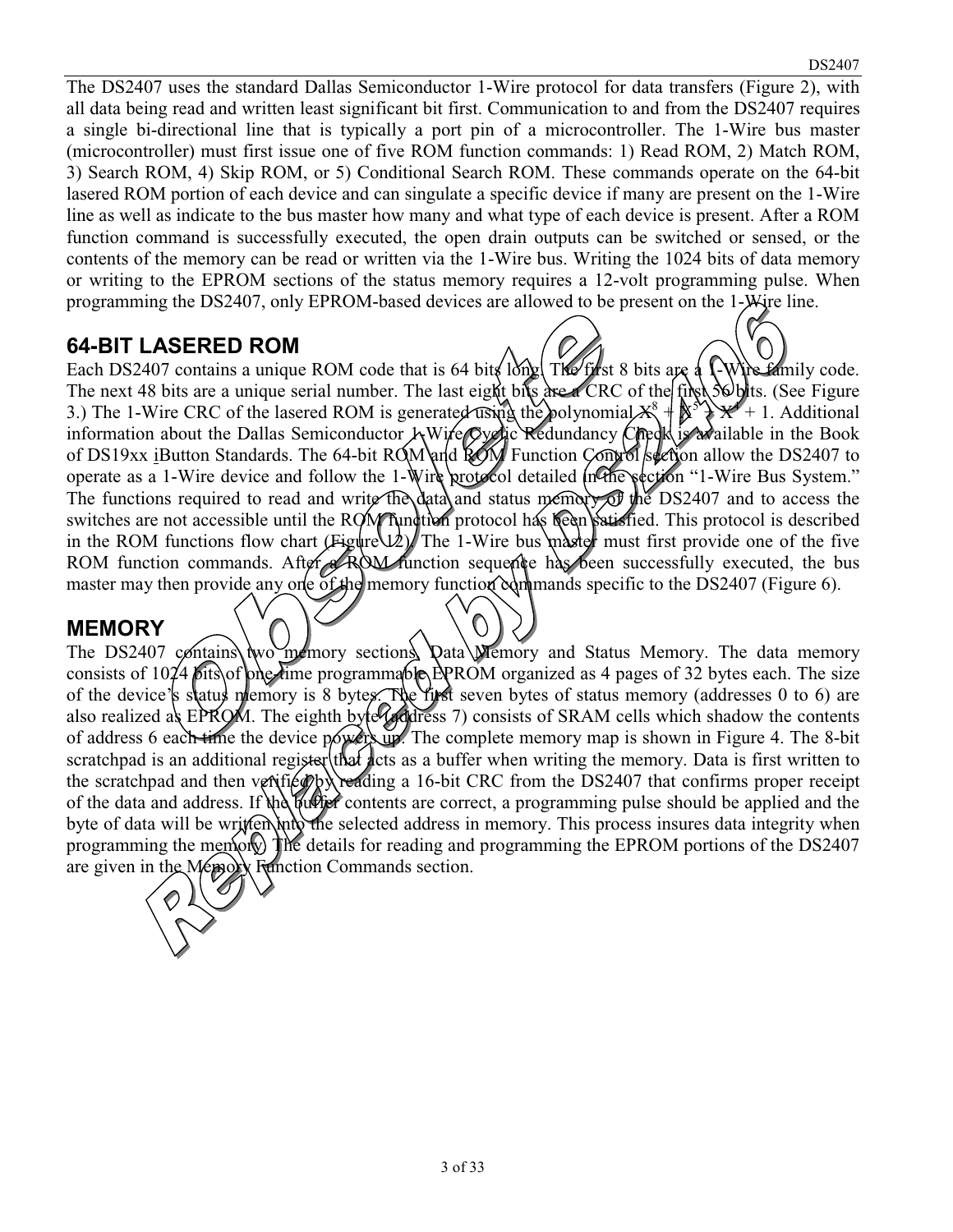## **DS2407 BLOCK DIAGRAM Figure 1**

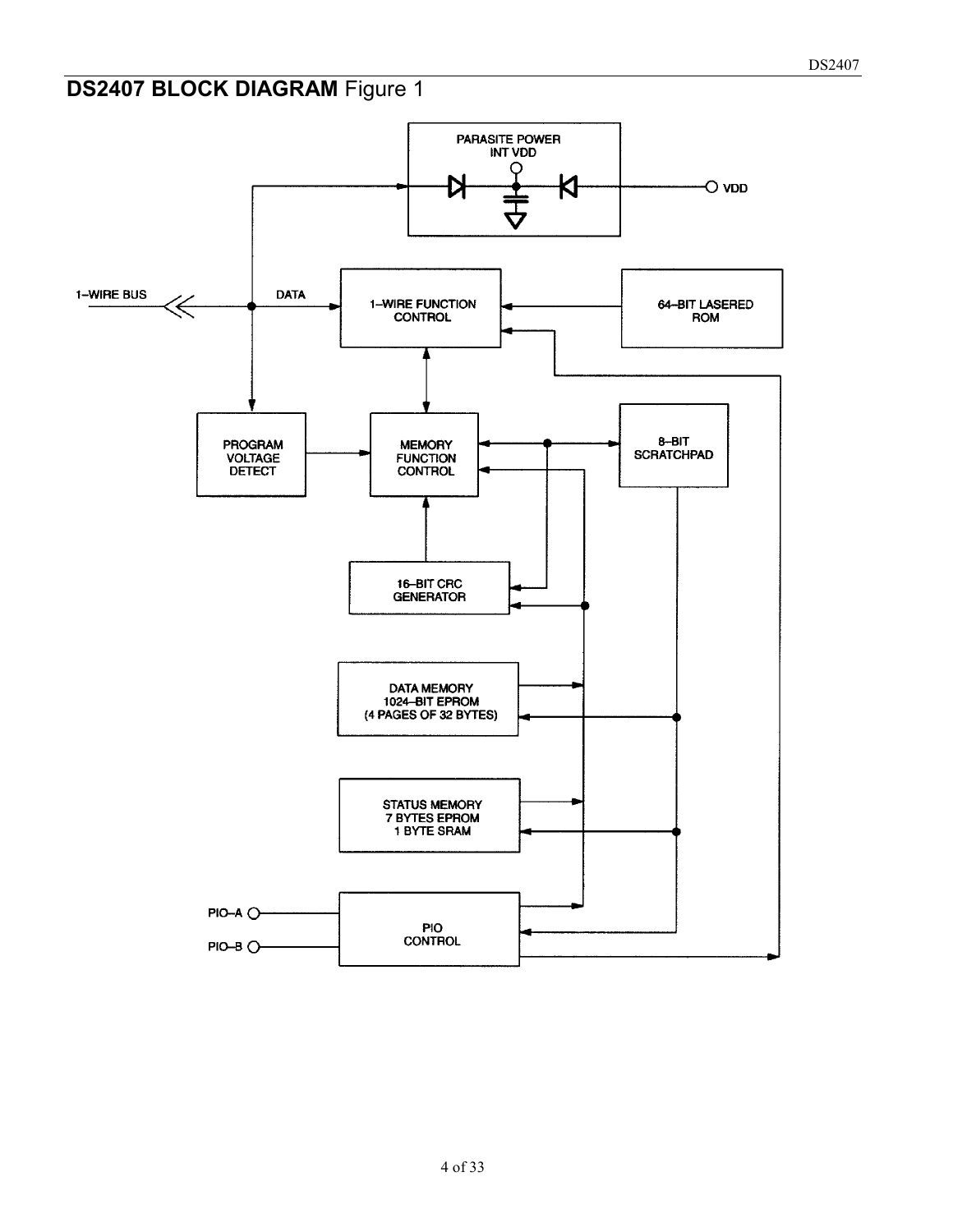# **HIERARCHICAL STRUCTURE FOR 1-WIRE PROTOCOL** Figure 2

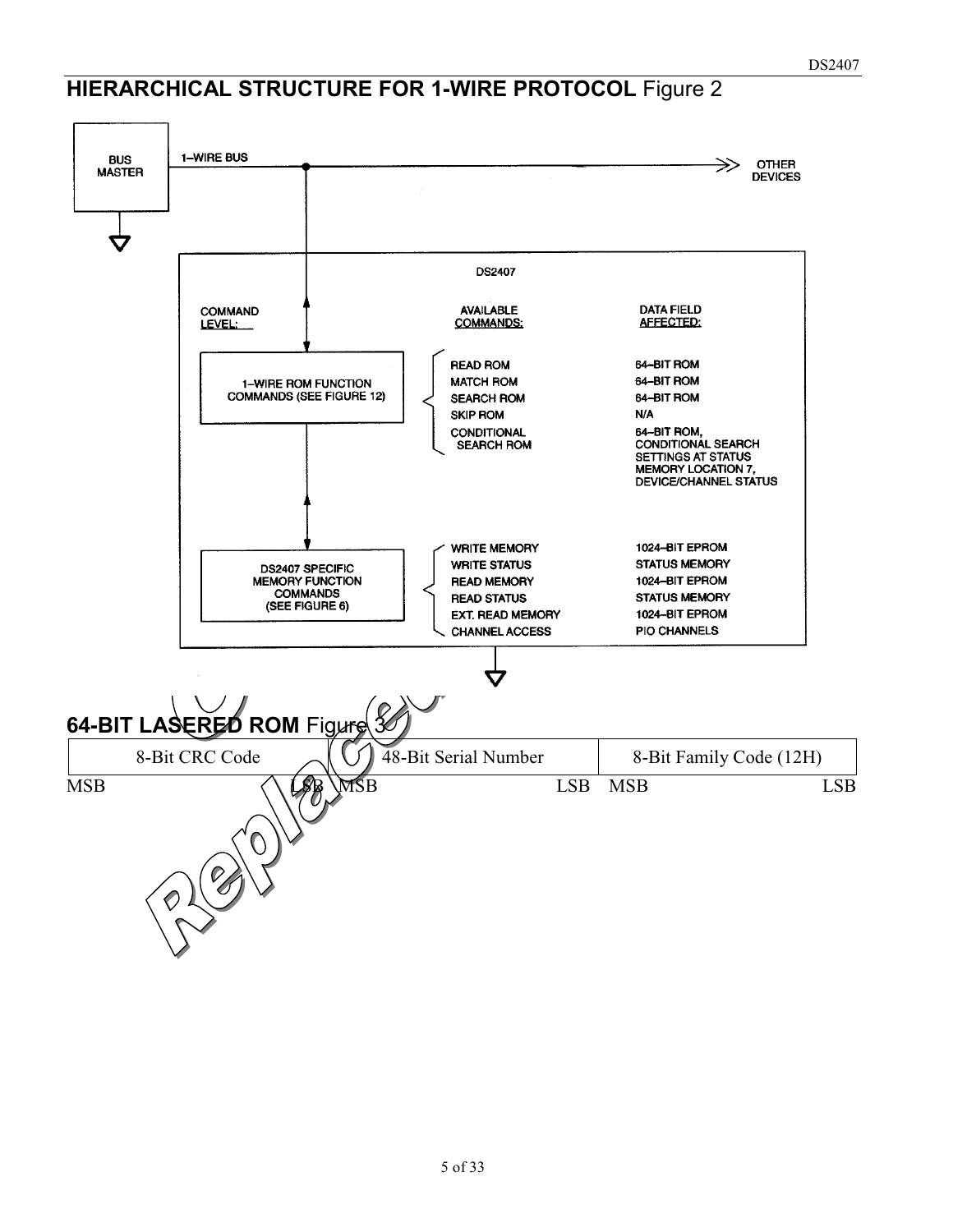

### **STATUS MEMORY**

The Status Memory can be read or written to indicate various conditions to the software interrogating the DS2407. These doughthous include special features for the data memory, definition of the power-on default and actual settings for the Conditional Search as well as the channel flip-flops and the external power supply modication. How these functions are assigned to the bits of the Status Memory is detailed in Figure 5. The channel flip-flops and power supply indication are also included in the Channel Info Byte of the Channel Access command protocol (see Figure 6).

The first four bits of the Status Memory (address 0, bits 0 to 3) contain the Write Protect Page bits which inhibit programming of the corresponding page in the 1024-bit data memory area if the appropriate write protection bit is programmed. Once a bit has been programmed in the Write Protect Page section of the Status Memory, the entire 32-byte page that corresponds to that bit can no longer be altered but may still be read. The remaining 4 bits of Status Memory location 0 are reserved for use by the iButton operating software TMEX. Their purpose is to indicate which memory pages are already in use. Originally, all of these bits are unprogrammed, indicating that the device does not contain any data. As soon as data is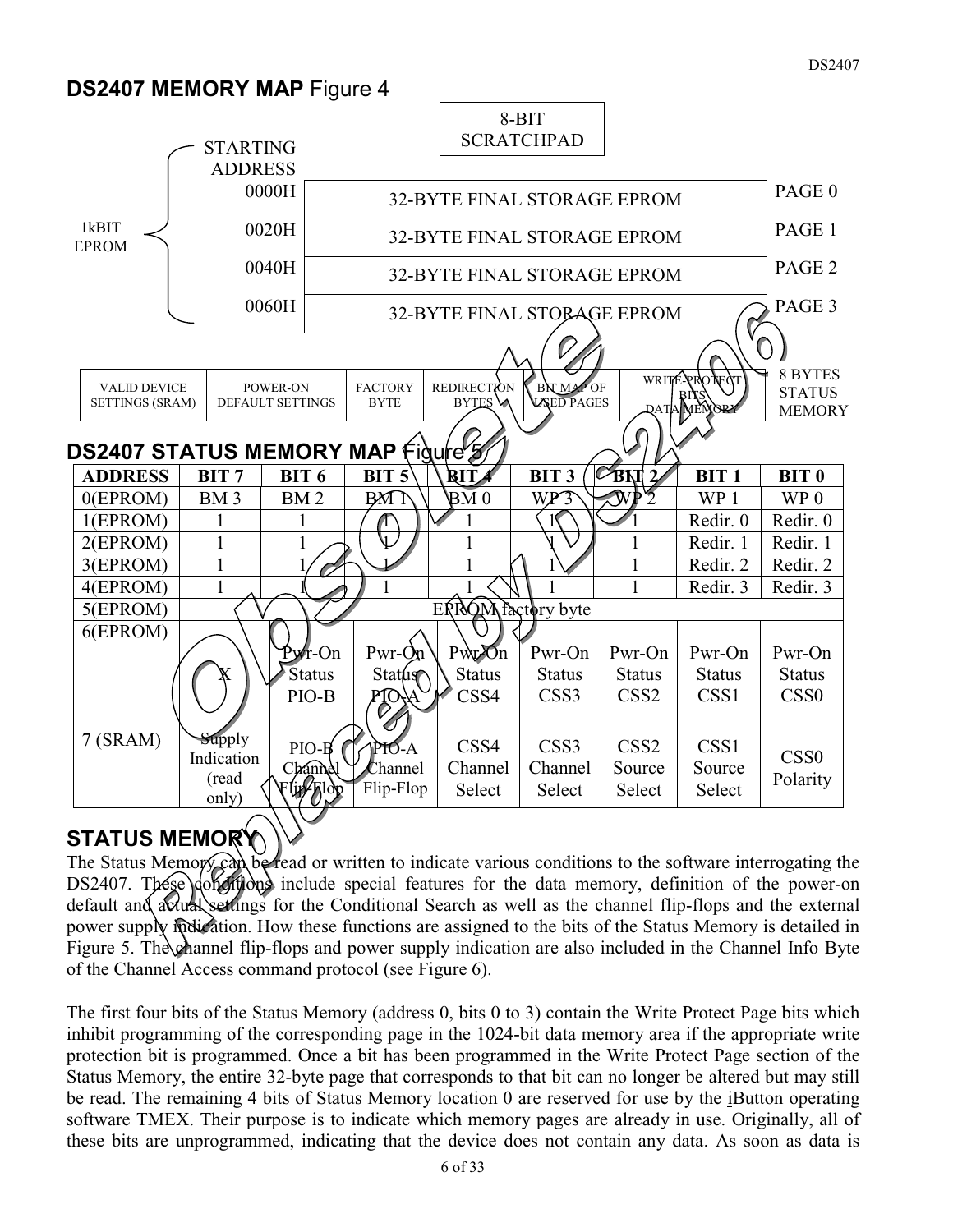written to any page of the device under control of TMEX, the bit inside this bitmap corresponding to that page will be programmed to 0, marking this page as used. These bits are application flags only and have no impact on the internal logic of the DS2407.

The next 4 bytes of the Status Memory (addresses 1 to 4) contain the Page Address Redirection Bytes, which indicate if one or more of the pages of data in the 1024-bits EPROM memory section have been invalidated by software and redirected to the page address contained in the appropriate redirection byte. The hardware of the DS2407 makes no decisions based on the contents of the Page Address Redirection Bytes. Since with EPROM technology bits can only be changed from a logical 1 to a logical 0 by programming, it is not possible to simply rewrite a page if the data requires changing or updating. But with space permitting, an entire page of data can be redirected to another page within the DS2407. Under TMEX, a page is redirected by writing the one's complement of the new page allergies into the Page Address Redirection Byte that corresponds to the original (replaced) page. This architecture allows the user's software to make a "data patch" to the EPROM by indicating that a particular page or pages should be replaced with those indicated in the Page Address Redirection bytes.

Under TMEX, if a Page Address Redirection byte has an FFh value, the data in the main memory that corresponds to that page is valid. If a Page Address Redirection Byte has some other hex value than FFh, the data in the page corresponding to that redirection byte is invalid. According to the TMEX definitions, the valid data will now be found at the one scomplement of the page address indicated by the hex value stored in the associated Page Address Rédirection Byte. A value of FDh in the redirection byte for page 1, for example, would indicate that the updated data is now in page  $2$ . Since the data memory consists of four pages only, the 6 most significant bits of the redirection bytes cannot be programmed to 0s.

Status Memory location 6 is programmed to 00h at the factory. Status Memory location 6 contains the power-on default settings for the Conditional Search Select (CSS0 to CSS4, bits 0 to 4) and the PIO channels. The power-on settings become valid as they are internally transferred by the device into Status Memory location *T* after the device has powered up and the bus master sends a ROM Function Command byte for the first time. The codes for the Conditional Search Settings are detailed with the description of the Conditional Search command later in this data sheet. If both CSS1 and CSS2 in Status Memory Location 7 are set to 0, the DS2407 will enter a "Hidden Mode" where it will keep its status but only responds to Match ROM and Conditional Search. To respond to Conditional Search the polarity (CSS0) needs to be 1. The "Hidden Mode can be ended either by a power-on reset or by matching the device's registration number and setting CSS1 or CSS2 to 1.

The output transistors of both channels are controlled by their channel flip-flops. These flip-flops are accessible through  $\phi$  and 6 of Status Memory address 7 as well as through the Channel Access command. Setting a channel flip-flop to 0 will make the associated PIO-transistor conducting or on, setting the flip-flop to 1 will switch the transistor off. When powering up, the output transistors of both channels are non-conducting or off. They may change their status as the user-programmed power-on status is transferred into Status Memory location 7. Bit 7 of Status Memory Location 7 indicates if the DS2407 is connected to an external power supply. Without external supply this read-only bit will be 0. If the voltage applied to the  $V_{CC}$  pin is high enough to keep the device powered up, this bit will be 1.

The Status Memory is programmed similarly to the data memory. Details for reading and programming the status memory portion of the DS2407 are given in the Memory Function Commands section.

#### **MEMORY FUNCTION COMMANDS**

The "Memory Function Flow Chart" (Figure 6) describes the protocols necessary for accessing the various data fields and PIO channels within the DS2407. The Memory Function Control section, 8-bit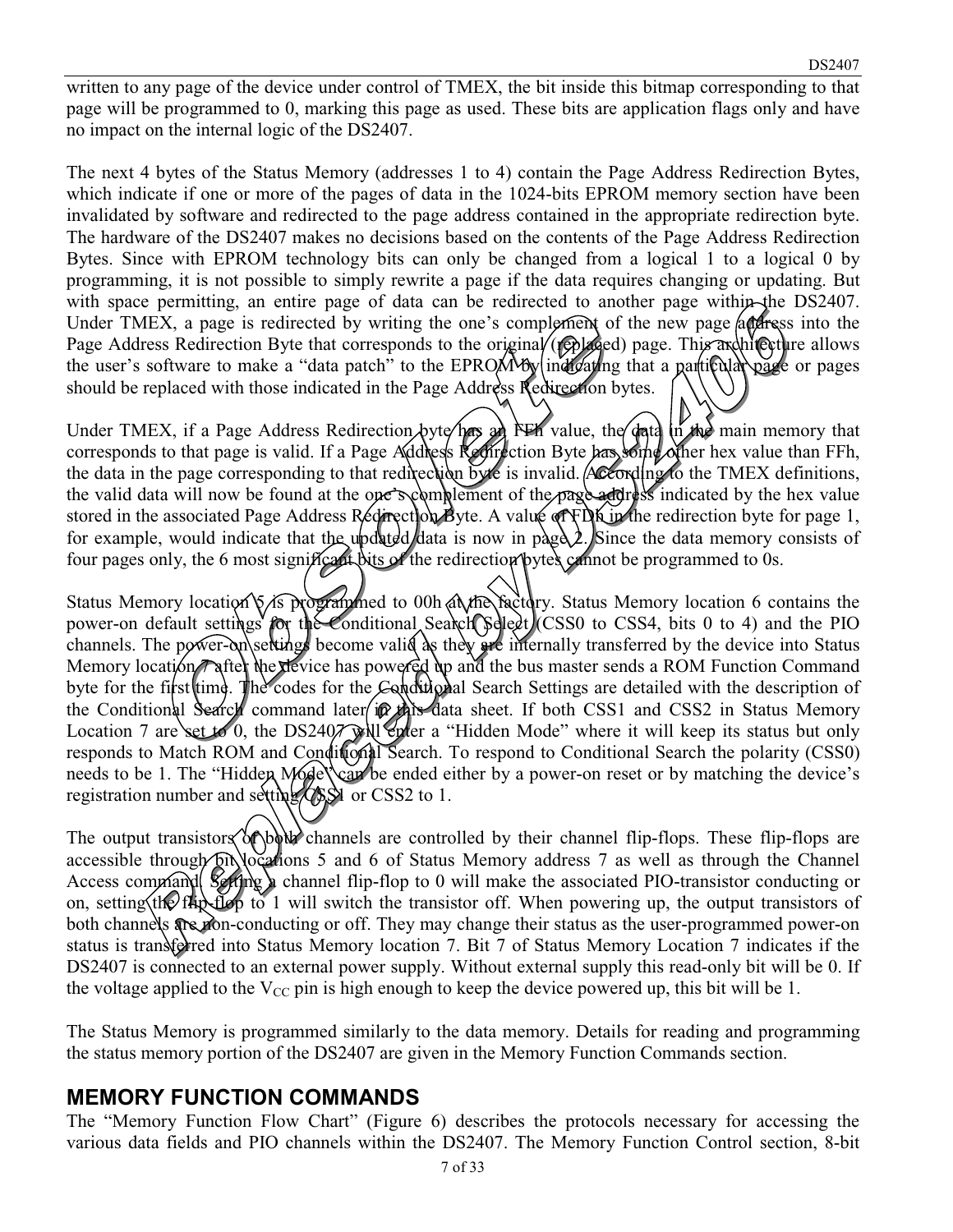scratchpad, and the Program Voltage Detect circuit combine to interpret the commands issued by the bus master and create the correct control signals within the device. A 3-byte protocol is issued by the bus master. It is comprised of a command byte to determine the type of operation and two address bytes to determine the specific starting byte location within a data field or to supply and exchange setup and status data when accessing the PIO channels. The command byte indicates if the device is to be read or written or if the PIO channels are to be accessed. Writing data involves not only issuing the correct command sequence but also providing a 12-volt programming voltage at the appropriate times. To execute a write sequence, a byte of data is first loaded into the scratchpad and then programmed into the selected address. Write sequences always occur a byte at a time. To execute a read sequence, the starting address is issued by the bus master and data is read from the part beginning at that initial location and continuing to the end of the selected data field or until a reset sequence is issued. All bits transferred to the DS2407 and received back by the bus master are sent least significant bit first.

## **READ MEMORY [F0h]**

The Read Memory command is used to read data from the 1024-bit EPROM data memory field. The bus master follows the command byte with a 2-byte address  $\Lambda$ A1=(T7:T0), TA2=(T)5: $\lambda$ 8)) that indicates a starting byte location within the data field. Since the data memory contains  $128$  bytes, T15:T8 and T7 should all be 0. With every subsequent read data time slot the bus master receives data from the DS2407 starting at the initial address and continuing until the end of the 1024 bit data field is reached or until a Reset Pulse is issued. If reading occurs through the end of memory space, the bus master may issue sixteen additional read time slots and/the  $D\frac{3}{2407}$  will respond with a 16-bit CRC of the command, address bytes and all data bytes read from the initial starting byte through the last byte of memory. This CRC is the result of clearing the CRC generator and then shifting in the command byte followed by the two address bytes and the data bytes beginning at the first addressed memory location and continuing through to the last byte of the EPROM data memory. After the CRC is received by the bus master, any subsequent read time slots will appear as logical 1s until a Reset Pulse is issued. Any reads ended by a Reset Pulse prior to reaching the end of memory will not have the 16-bit CRC available.

Typically the software controlling the device should store a 16-bit CRC with each page of data to insure rapid, error-free data transfers that eliminate having to read a page multiple times to determine if the received data is correct or not. (See Book of DS19xx iButton Standards, Chapter 7 for the recommended file structure to be used with the  $1-Wif$  environment). If CRC values are imbedded within the data it is unnecessary to read the end-of-memory CRC. The Read Memory command can be ended at any point by issuing a Reset Pulse.

## **EXTENDED READ MEMORY [A5h]**

The Extended Read Memory command supports page redirection when reading data from the 1024-bit EPROM data field. One major difference between the Extended Read Memory and the basic Read Memory command is that the bus master receives the Redirection Byte (see description of Status Memory) first before investing time in reading data from the addressed memory location. This allows the bus master to quickly decide whether to continue and access the data at the selected starting page or to terminate and restart the reading process at the redirected page address.

In addition to page redirection, the Extended Read Memory command also supports "bit-oriented" applications where the user cannot store a 16-bit CRC with the data itself. With bit-oriented applications the EPROM information may change over time within a page boundary making it impossible to include an accompanying CRC that will always be valid. Therefore, the Extended Read Memory command concludes each page with the DS2407 generating and supplying a 16-bit CRC that is based on and therefore always consistent with the current data stored in each page of the 1024-bit EPROM data field.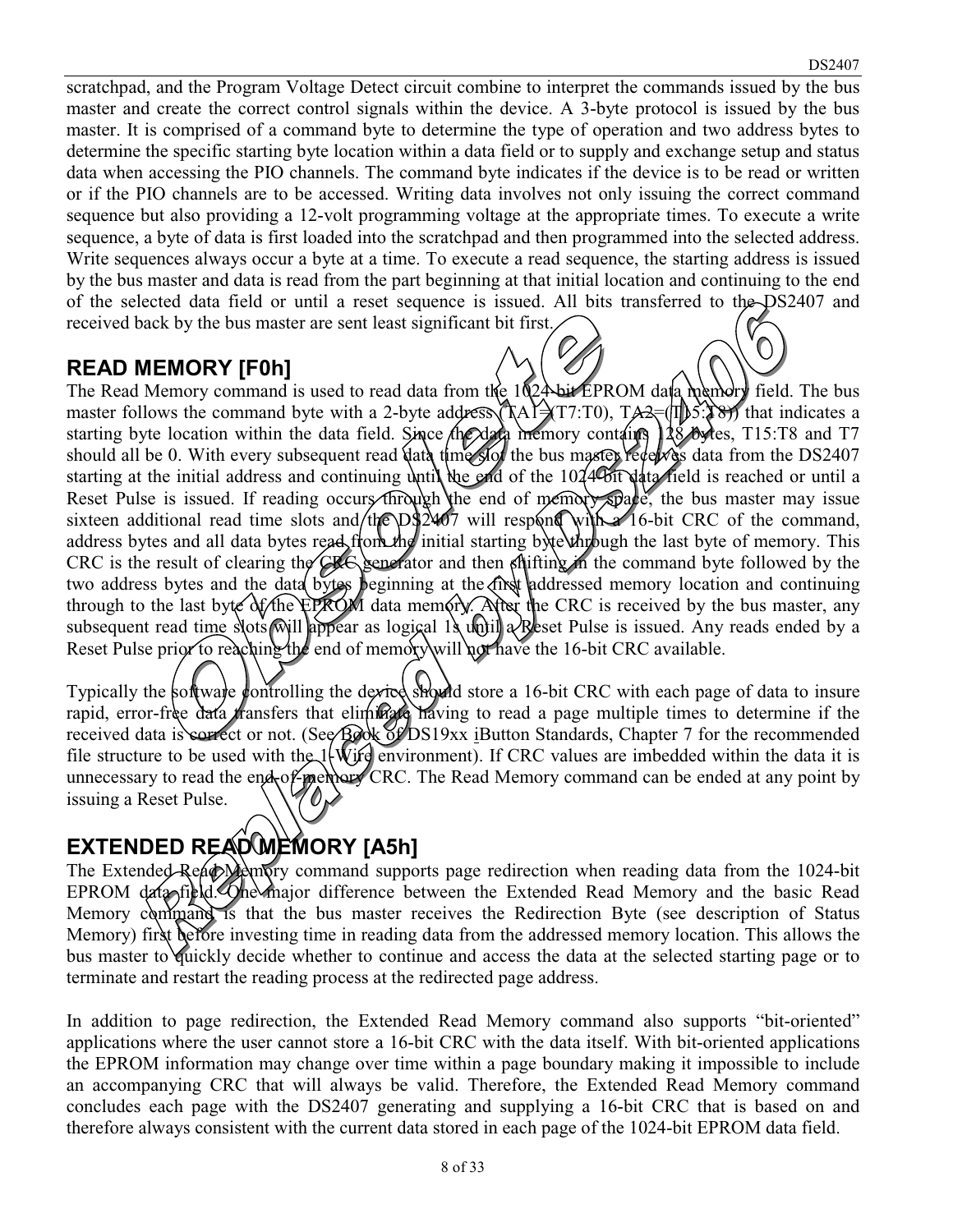After having sent the command code of the Extended Read Memory command, the bus master sends a 2 byte address (TA1=(T7:T0), TA2=(T15:T8)) that indicates a starting byte location within the data field. By sending eight read data time slots, the master receives the Redirection Byte associated with the page given by the starting address. With the next sixteen read data time slots, the bus master receives a 16-bit CRC of the command byte, address bytes and the Redirection Byte. This CRC is computed by the DS2407 and read back by the bus master to check if the command word, starting address and Redirection Byte were received correctly.

If the CRC read by the bus master is incorrect, a Reset Pulse must be issued and the entire sequence must be repeated. If the CRC received by the bus master is correct, the bus master issues read time slots and receives data from the DS2407 starting at the initial address and continuing until the end of a 32-byte page is reached. At that point the bus master will send 16 additional read time slots and receive a 16-bit CRC that is the result of shifting into the CRC generator all of the data bytes from the initial starting byte to the last byte of the current page.

With the next 24 read data time slots the master will receive the Redirection  $\beta$ followed by a 16-bit CRC of the Redirection Byte. After this, data is  $\alpha$  and from the 1024-bits EPROM data field starting at the beginning of the new page. This sequence will continue until the final page and its accompanying CRC are read by the bus master.

The Extended Read Memory command provides a 16-bit CRC at two locations within the transaction flow chart: 1) after the Redirection Byte and 2) at the end of each memory page. The CRC at the end of the memory page is always the result of clearing the CRC generator and shifting in the data bytes beginning at the first addressed memory location of the EPROM data page until the last byte of this page. With the initial pass through the Extended Read Memory flow chart the 16-bit CRC value after the Redirection Byte is the result of shifting the command byte into the cleared CRC generator, followed by the two address bytes and the Redirection Byte. Subsequent passes through the Extended Read Memory flow chart will/generate  $d_1$  16-bit CRC that is the result of clearing the CRC generator and then shifting in the Redirection Byte only. After the 16-bit  $\langle CRC \rangle$  of the last page is read, the bus master will receive logical 1s from the DS2407 until a Reset Pulse is issued. The Extended Read Memory command sequence can be ended at any point by issuing a Reset Pulse.

## **WRITING EPROM MEMORY**

The DS2407 has two independent EPROM memory fields, Data Memory and Status Memory. The function flow for writing either field is almost identical. After the appropriate write command has been issued, the bus master will send a 2-byte starting address (TA1=(T7:T0), TA2=(T15:T8)) and a byte of data (D7:D0). A  $\cancel{16}$ -bit GRC of the command byte, address bytes, and data byte is computed by the DS2407 and read back by the bus master to confirm that the correct command word, starting address, and data byte were received.

If the CRC read by the bus master is incorrect, a Reset Pulse must be issued and the entire sequence must be repeated. If the CRC received by the bus master is correct, a programming pulse (12 volts on the 1- Wire bus for 480 µs) is issued by the bus master. Prior to programming, the entire unprogrammed EPROM memory field will appear as logical 1s. For each bit in the data byte provided by the bus master that is set to a logical 0, the corresponding bit in the selected byte of the EPROM memory is programmed to a logical 0 after the programming pulse has been applied.

After the 480 µs programming pulse is applied and the data line returns to the idle level (5 volts), the bus master issues eight read time slots to verify that the appropriate bits have been programmed. The DS2407 responds with the data from the selected EPROM address sent least significant bit first. This byte contains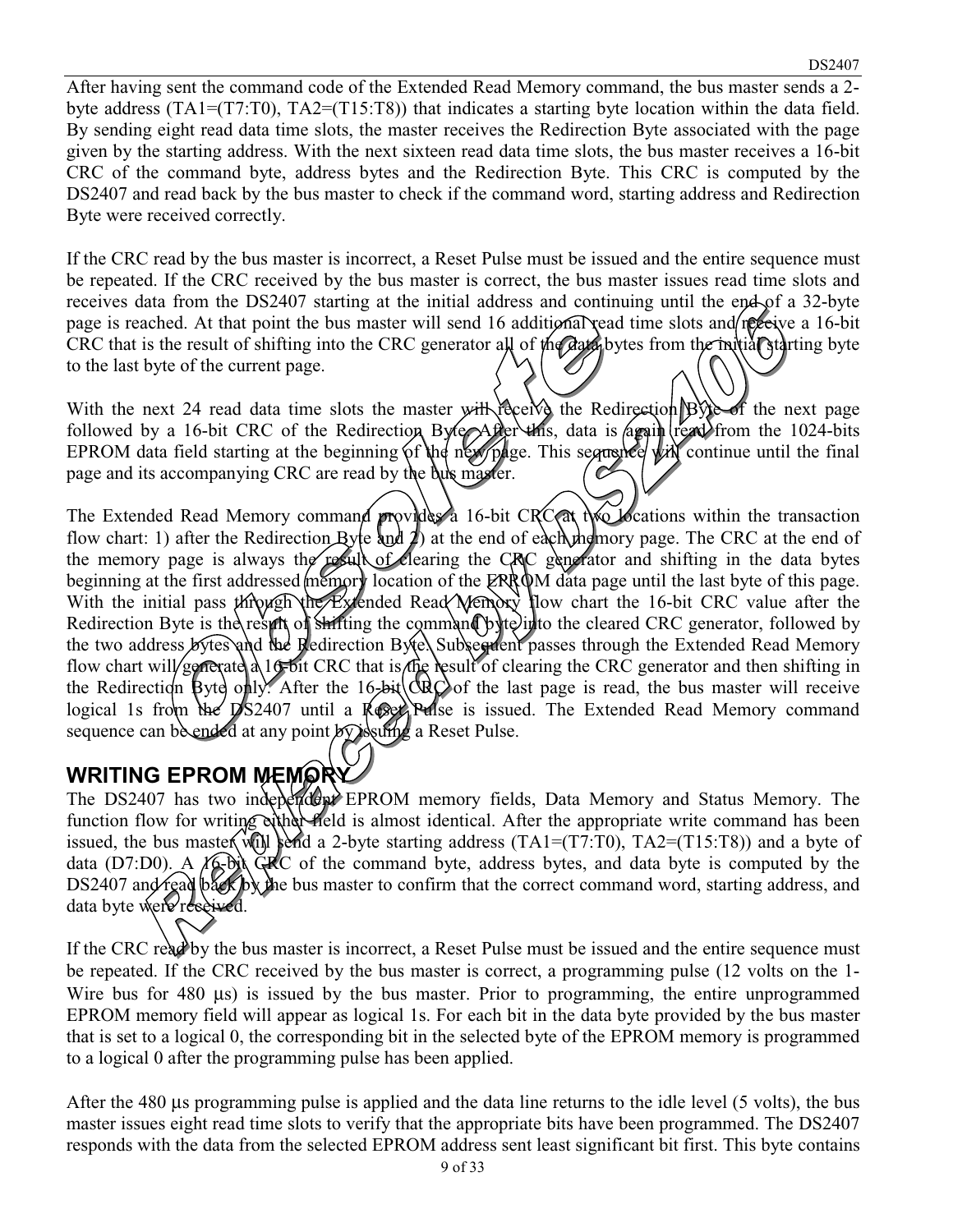the bit-wise logical AND of all data ever written to this address. If the EPROM byte contains 1s in bit positions where the byte issued by the master contained 0s, a Reset Pulse should be issued and the current byte address should be programmed again. If the DS2407 EPROM byte contains 0s in the same bit positions as the data byte, the programming was successful and the DS2407 will automatically increment its address counter to select the next byte in the EPROM memory field. The new 2-byte address will also be loaded into the 16-bit CRC generator as a starting value. The bus master will issue the next byte of data using eight write time slots.

As the DS2407 receives this byte of data into the scratchpad, it also shifts the data into the CRC generator that has been preloaded with the current address and the result is a 16-bit CRC of the new data byte and the new address. After supplying the data byte, the bus master will read this 16-bit CRC from the DS2407 with 16 read time slots to confirm that the address incremented properly and the data byte was received correctly. If the CRC is incorrect, a Reset Pulse must be issued/and the write sequence must be restarted. If the CRC is correct, the bus master will issue a programming pulse and the selected byte in memory will be programmed.

Note that the initial pass through the write flow chart will generate an  $16-6$ it  $\frac{dR}{dX}$  value that is the result of shifting the command byte into the CRC generator, followed by the two ddiress bytes, and finally the data byte. Subsequent passes through the write flow chart due to the  $\sim 240$  *m* automatically incrementing its address counter will generate a 16-bit  $CRC$  that is the result of loading (not shifting) the new (incremented) address into the CRC generator and then shifting in the new data byte.

For both of these cases, the degision to continue (to apply a Program Pulse to the DS2407) is made entirely by the bus master, since the DS2407 will not be able to determine if the 16-bit CRC calculated by the bus master agrees with the 16-bit CRC calculated by the DS2407. If an incorrect CRC is ignored and a Program Pulse is applied by the bus master, incorrect programming could occur within the DS2407. Also note that the DS2407 will always increment its internal address counter after the receipt of the eight read time slots/used to donfirm the programming of the selected EPROM byte. The decision to continue is again made entirely by the bus master. Therefore if the EPROM data byte does not match the supplied data byte but the master continues with the write command, incorrect programming could occur within the DS2407. The write command sequence can be ended at any point by issuing a Reset Pulse.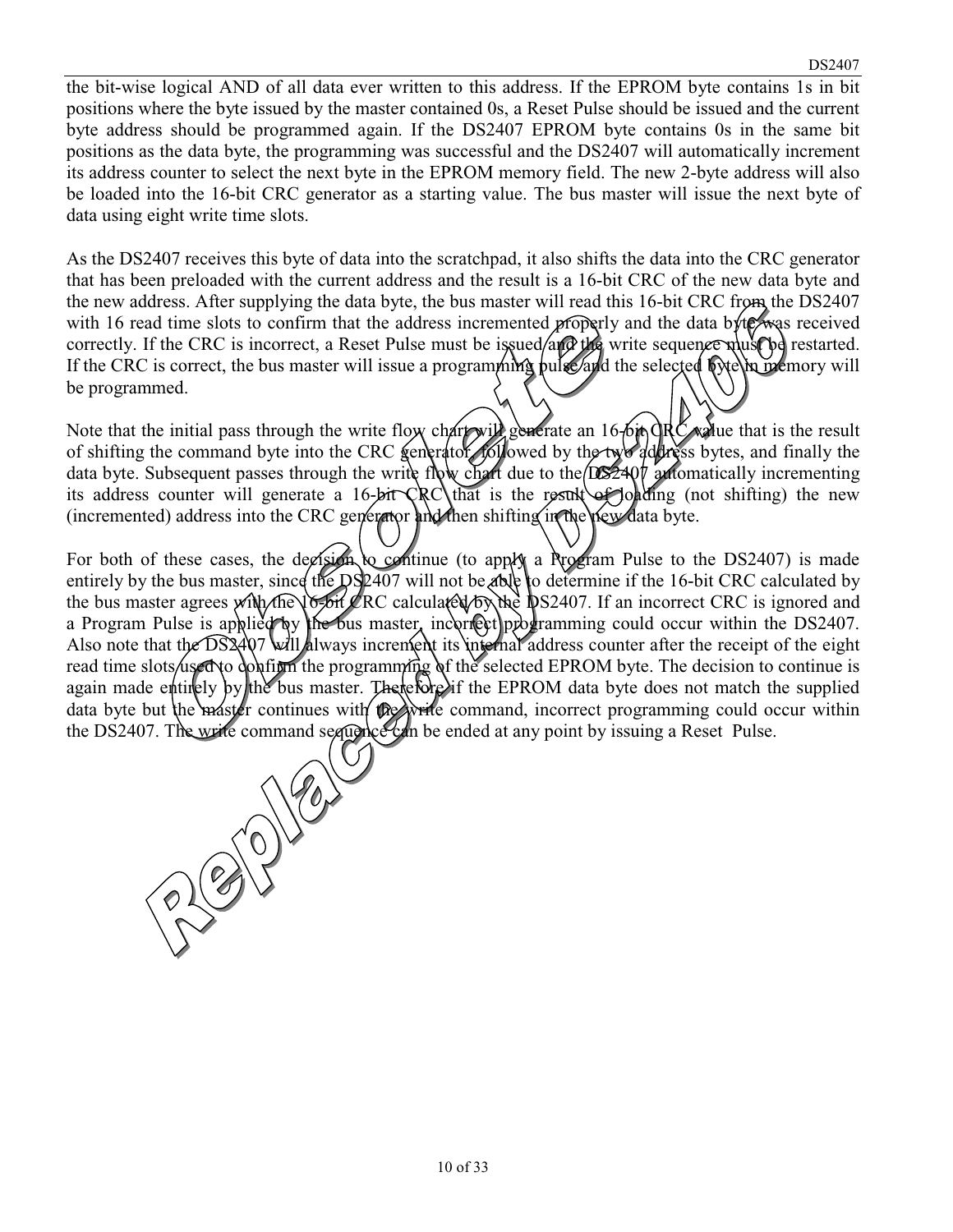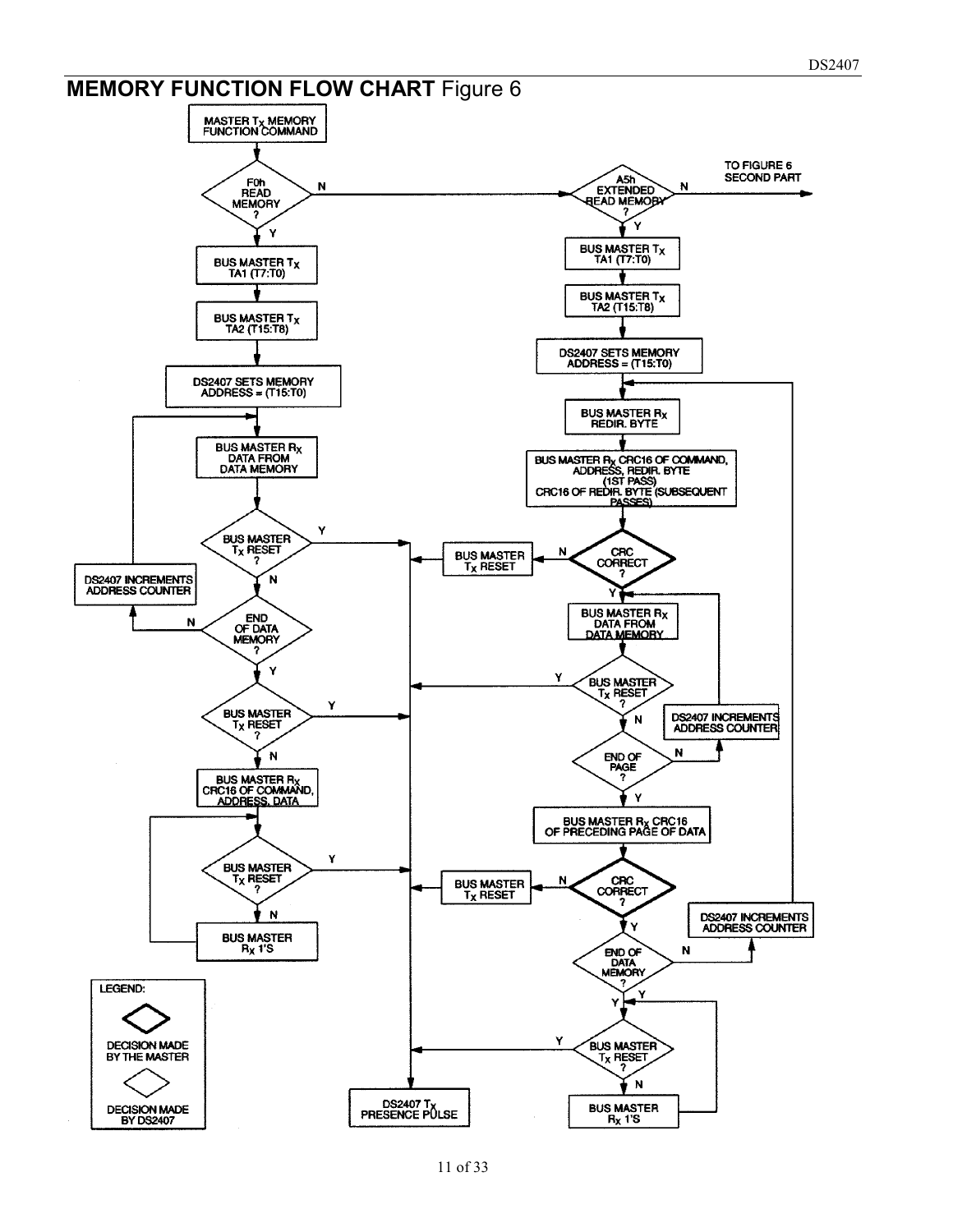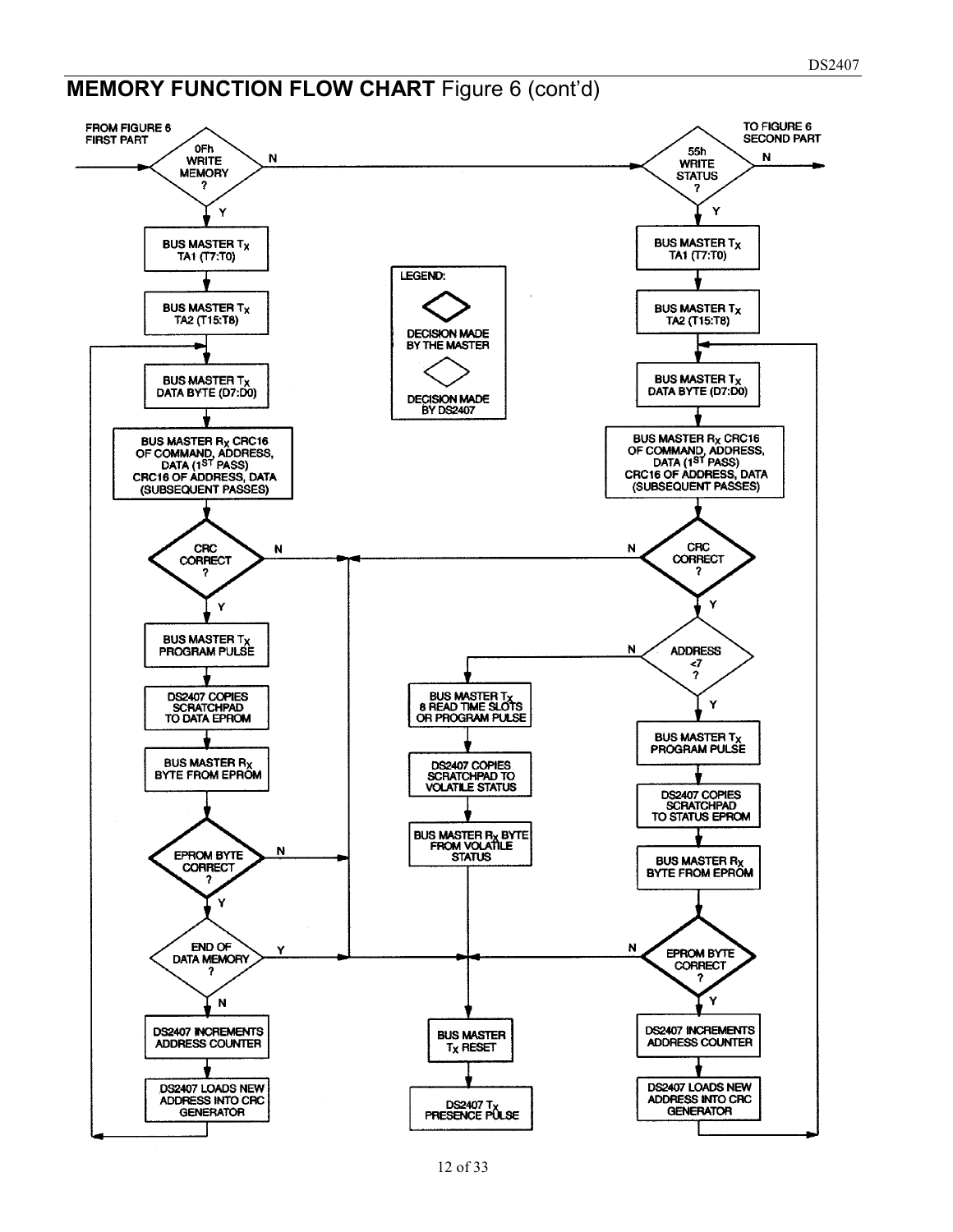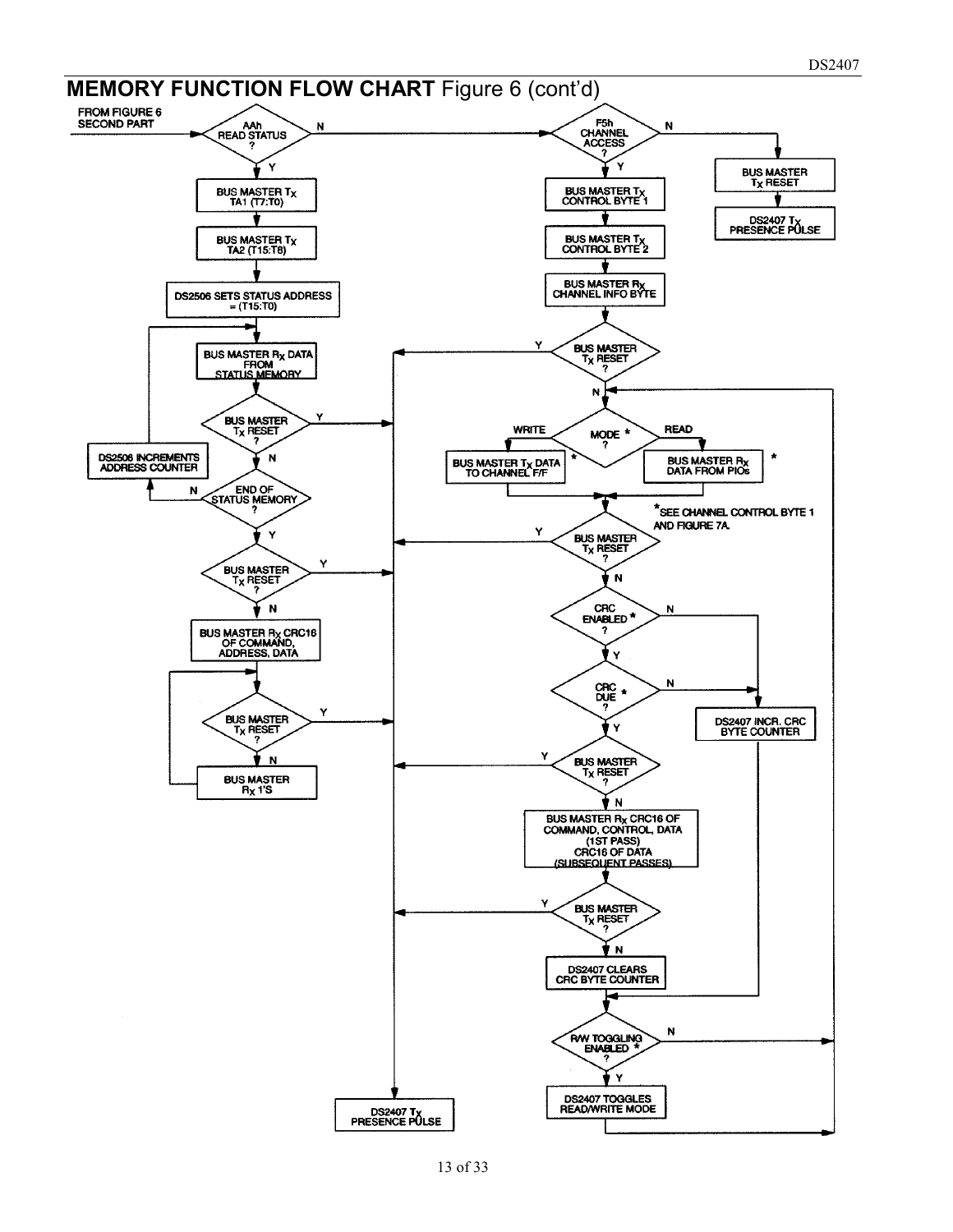## **WRITE MEMORY [0Fh]**

The Write Memory command is used to program the 1024-bit EPROM data field. The details of the functional flow chart are described in the section "WRITING EPROM MEMORY." The data memory address range is 0000h to 007Fh. If the bus master sends a starting address higher than this, the 9 most significant address bits are set to 0s by the internal circuitry of the chip. This will result in a mismatch between the CRC calculated by the DS2407 and the CRC calculated by the bus master, indicating an error condition.

## **WRITE STATUS [55h]**

The Write Status command is used to program the Status Memory field, which includes specification of power-on default settings of the Conditional Search and the channel flip-flops as well as dynamic changes of the Conditional Search Settings and channel flip-flops. The details of the functional flow chart are described in the section "WRITING EPROM MEMORY."

The Status Memory address range is 0000h to 0007h. The general programming algorithm is valid for the EPROM section of the Status Memory (addresses  $(10^{-6})$  only. Status Memory) Address 7 consists of SRAM cells rather than EPROM. As a consequence, writing to this location does not require a 12V programming pulse and the bits 0 to 6 can be reprogrammed to any value with  $\alpha$ . limitation. Bit 7 is readonly; attempts to write to it are ignored. The function flow for writing to status memory location 7 is basically the same as for the EPROM Status Memory Bytes. However, the programming pulse may be, but need not be, replaced by sending 8 Read Data Time Slots.

## **READ STATUS [AAh]**

The Read Status command is used to read data from the Status Memory field. The functional flow chart of this command is identical to the Read Memory command. Since the Status Memory is only 8 bytes, the DS2407 will send the N-bit CRC after the last byte of status information has been transmitted.

## **CHANNEL ACCESS [F5h]**

The Channel Access command is used to access the PIO channels to sense the logical status of the output node and the dutput transistor and to change the status of the output transistor. The bus master will follow the command byte with two Channel Control Bytes and will receive back the Channel Info byte.

The Channel Control bytes allow the master to select a PIO-channel to communicate with, to specify communication parameters and  $\phi$  reset the activity latches. Figure 7 shows the details. The bits CHS0 and CHS1 (Channel Coptrol  $\mathbb{R}$   $\mathbb{R}$  i) select the channels to communicate with. One can select one of the two channels or both channels together.

The codes for CHSO and CHS1 are as follows:  $CHSI^{\sim}$  CHS0

 $0 \quad \setminus \ \setminus \ \blacksquare$  0 (not allowed) 0 1 channel A only 1 0 channel B only 1 1 both channels interleaved

When reading a single channel only, the logic level at the selected PIO is sampled at the beginning of each read time slot (Figure 9a) and immediately signaled through the 1-Wire line. Because the PIO logic levels are sensed at the beginning of the time slot, transitions at the PIO during the time slot are not seen by the bus master. When writing to a single channel, the selected PIO will show the new status after (but not necessarily immediately after) the 1-Wire line has returned to its idle level of typically 5V (see Figure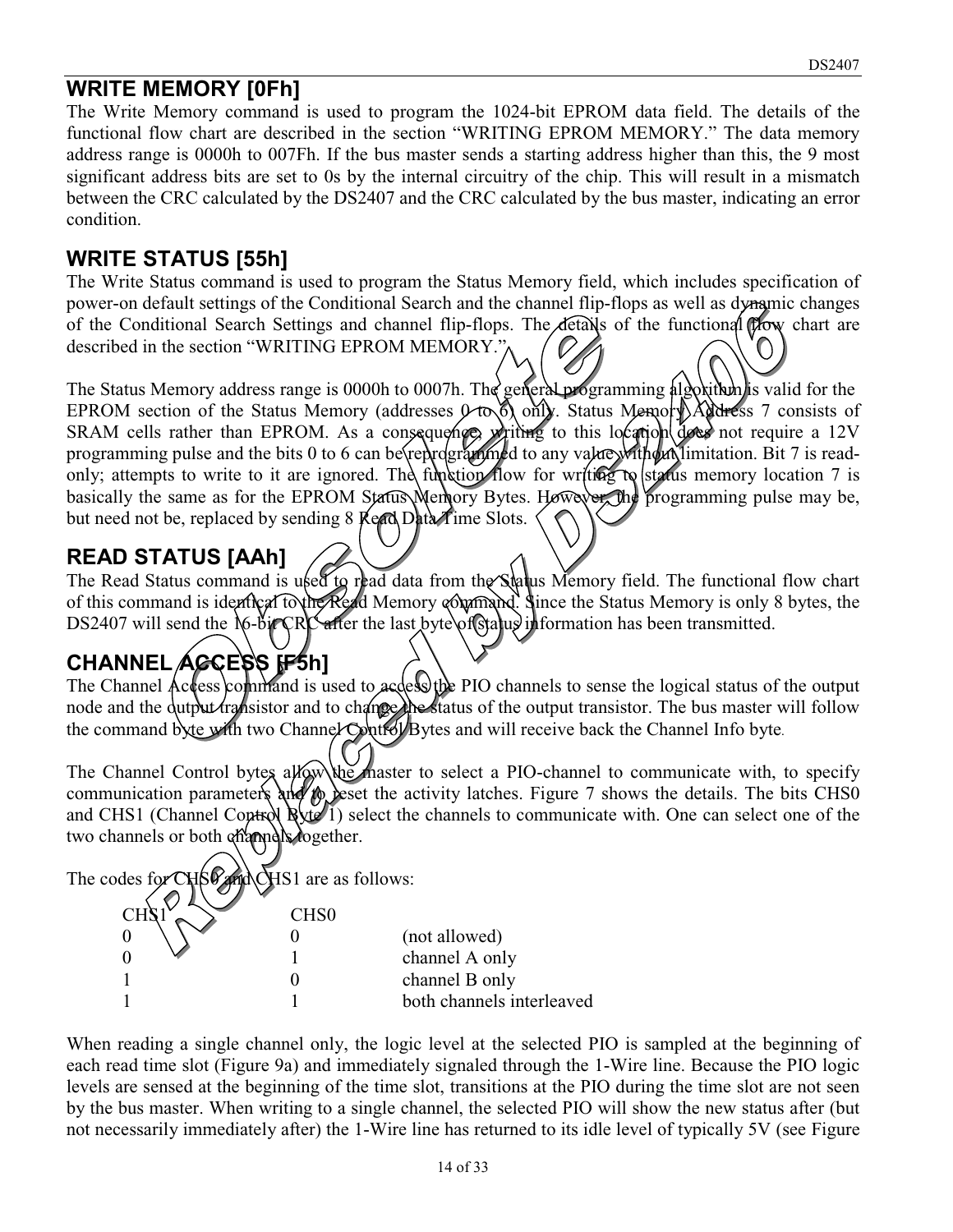9a). If the bus master transmits a 1 (Write One Time Slot), the output transistor of the selected channel will change its status after time td1, which is 15 µs to 60 µs after the begin of the time slot. If the bus master transmits a 0 (Write-0 Time Slot), the output transistor will change its status with a delay of td0 after the 1-Wire line has returned to its idle level. The value of td0 may vary between 200 and 300 ns (see Figure 9a). Depending on the load conditions, there may be additional delay until the voltage at the PIO reaches a new logical level.

If one is communicating with both channels, the Interleave Control Bit IC controls when data is sampled and when data arrives at the PIO pins. There is an asynchronous mode  $(IC = 0)$  and a synchronous mode  $(IC = 1)$ . For the asynchronous mode, both channels are accessed in an alternating way. For the synchronous mode, both channels are accessed simultaneously.

When reading in the asynchronous mode each channel is sampled alternately at the start of each Read Time Slot, beginning with channel A. The logic level detected at the PIO is immediately transmitted to the master during the same time slot. When reading in the synchronous mode, both channels will be sampled at the same time; the data bit from channel  $A$  will be sent to the master limmediately during the same time slot while the data bit from channel B follows with the next time slot which does not sample the PIOs. Both channels will be sampled again with the time slot that follows the transmission of the data bit from PIO-B (Figure 9b).

When writing in the asynchronous modé, each channel will change  $\lambda$  status independently of the other. The change of status occurs with the same timing relations as  $f(x)$  communication with one channel. However, every second write time slot addresses the same channel. The first time slot is directed to channel A, the second to channel  $\mathcal{B}$ , the next to channel  $\mathcal{A}$  and so on. As a consequence, in asynchronous mode both PIOs can never change their status at the same time. When writing in the synchronous mode, both channels operate together. After the new values for both channels have arrived at the DS2407 the change of status at both channels occurs with the same timing relations as for communication with one channel. As with the asynchronous mode, every second write time slot contains data for the same channel. The first time slot addresses channel A, the second channel B and so on. Depending on the data values, in the synchronous mode both PIOs can change their status at the same time (Figure 9c). In any of these cases, the information of channel  $\mathcal{A}$  and channel B will appear alternating on the 1-Wire line, always starting with channel A. By  $\sqrt{a}$  arying the idle-time between time slots on the 1-Wire line one has full control over the time points of sampling and the waveforms generated at the PIO-pins when writing to the device. to the device.

The TOG bit of Channel Control Byte 1 specifies if one is always reading or writing (TOG = 0) or if one is going to change from reading to writing or vice versa after every data byte that has been sent to or received from the  $DS240\overline{\Lambda}(\text{TOG} = 1)$ . When accessing one channel, 1 byte is equivalent to eight reads from or writes to the selected PIO pin. When accessing two channels, 1 byte is equivalent to four reads or writes from to each channel.

The initial mode (reading or writing) for accessing the PIO channels is specified in the IM bit. For reading, IM has to be set to 1, for writing IM needs to be 0. If the TOG bit is set to 0, the device will always read or write as specified by the IM bit. If TOG is 1, the device will use the setting of IM for the first byte to be transmitted and will alternate between reading and writing after every byte. Figure 7c illustrates the effect of TOG and IM for one-channel as well as for two-channel operation.

Bit 7 of the Channel Control Byte 1 allows resetting of the activity latch of each channel. The activity latch is set with the first negative or positive edge detected on its associated PIO channel. Both activity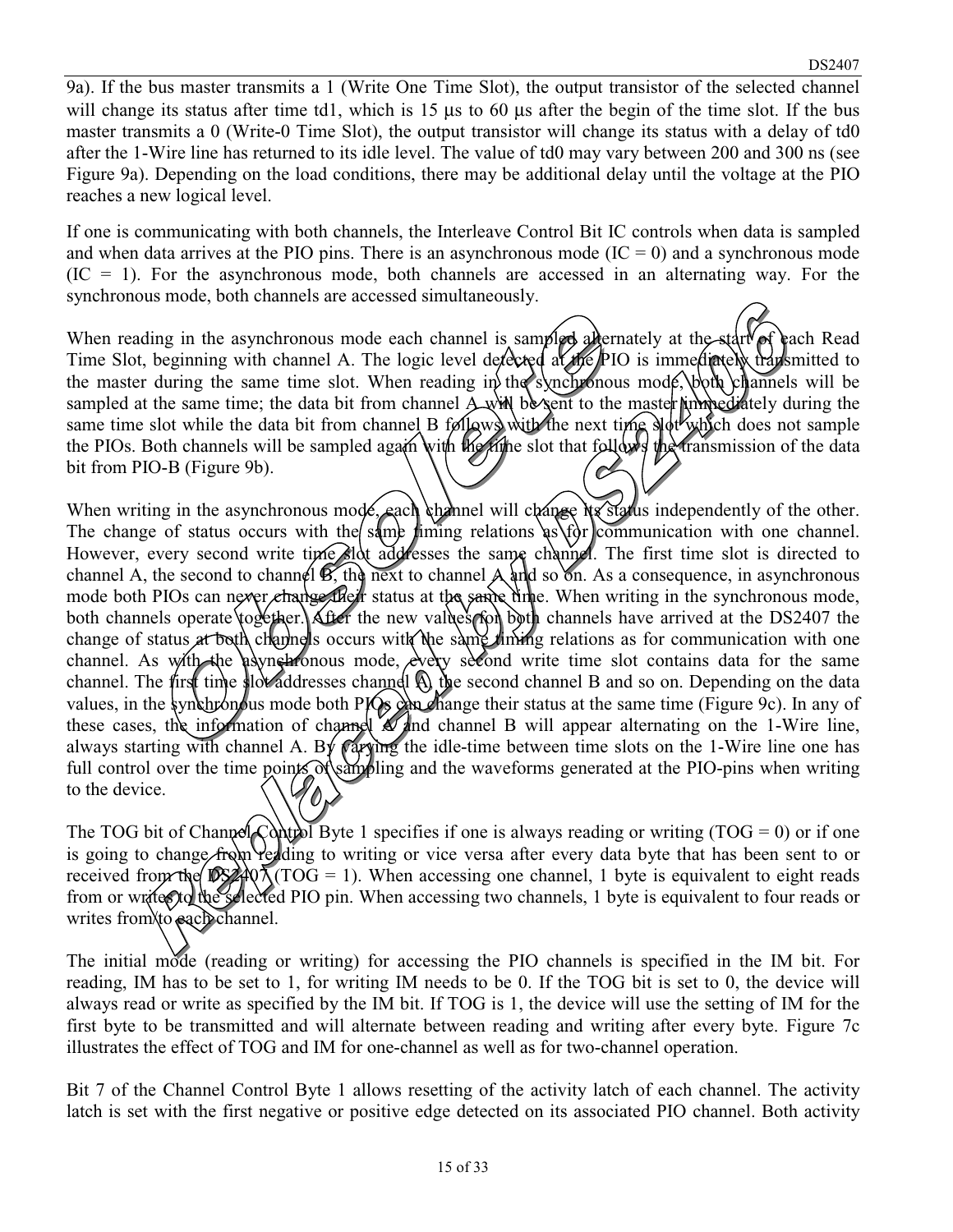latches are cleared simultaneously if bit 7 of the Channel Control Byte 1 is 1. The activity latches are not changed if this bit is 0.

Channel Control Byte 1 also controls the internal CRC generator to safeguard data transmission between the bus master and the DS2407 for channel access. It does not affect reading from or writing to the memory sections of the DS2407. The CRC control bits (bit 0 and bit 1) can be set to create and protect data packets that have the size of 8 bytes or 32 bytes. If desired, the device can safeguard even single bytes by a 16-bit CRC. This setting, however, is recommended only if the data is limited to one byte since it would reduce the sampling rate to one third of the maximum possible value.

The CRC control codes are as follows:

CRC1 CRC0 0  $ORC/di$ sabled (plo CRC) CRC at all  $0 \qquad 1 \qquad \qquad \text{CRC}$  after every byte 1 0 CRC after 8 bytes  $\epsilon$  size) 1  $\sqrt{2\pi}$  1  $\sqrt{2\pi}$  after 32 bytes (data page size)

The CRC provides a high level of data safeguarding and is more efficient for verification than "read after write." A detailed description of CRCs is found in the "Book of DS19xx iButton Standards." If the CRC is disabled, the CRC-related sections in the flow chart are skipped.

Channel Control Byte  $\chi$  is reserved for future development. The bus master should always send an FFh for the second Channel Control Byte.

The Channel Info byte (Figure 8) which the bus master receives after the Channel Control bytes have been transmitted indicates the status of the channel flip-flops, the PIO pins, the activity latches as well as the availability of channel B and external power supply. Reading 0 for both the channel flip-flop and the sensed level indicates that the output transistor of the PIO is pulling the node low. To be able to read from a PIO channel, the output transistor needs to be non-conducting, which is equivalent to a 1 for the channel flip-flop. Sampling the level of  $\overline{B}I\overline{O}\setminus\overline{A}$  and B is done at the same time (synchronous) for the Channel Info byte. If channel B is available, bit 6 of the Channel Info byte reads 1. For 1-channel versions of the DS2407, the PIO B sensed level, channel flip-flop value, and activity latch value should be ignored. Without an external supply, the supply indication bit (bit 7) reads 0. As long as the voltage applied to the  $V_{\text{CC}}$  pin is high enough to operate the device this bit will read 1.

## **CHANNEL CONTROL BYTE 1** Figure 7a

| BIT <sub>7</sub><br>$\sim$   | _<br>BIT <sub>6</sub> | BIT <sub>5</sub> | BIT <sub>4</sub> | BIT <sub>3</sub> | BIT2         | <b>BIT</b> | <b>BIT 0</b>    |
|------------------------------|-----------------------|------------------|------------------|------------------|--------------|------------|-----------------|
| Activity<br>м<br>latch reset | IM                    | <b>TOG</b>       | IC               | CHS1             | ${\rm CHS0}$ | CRC1       | $\mathrm{CRC0}$ |

#### **CHANNEL CONTROL BYTE 2** Figure 7b

| BIT <sub>7</sub> | BIT 6 | DIT $\epsilon$<br>DI I J | BIT<br>$\sqrt{2}$ | BIT <sub>3</sub> | BIT2 | DIT | <b>RIT 0</b> |
|------------------|-------|--------------------------|-------------------|------------------|------|-----|--------------|
|                  |       |                          |                   |                  |      |     |              |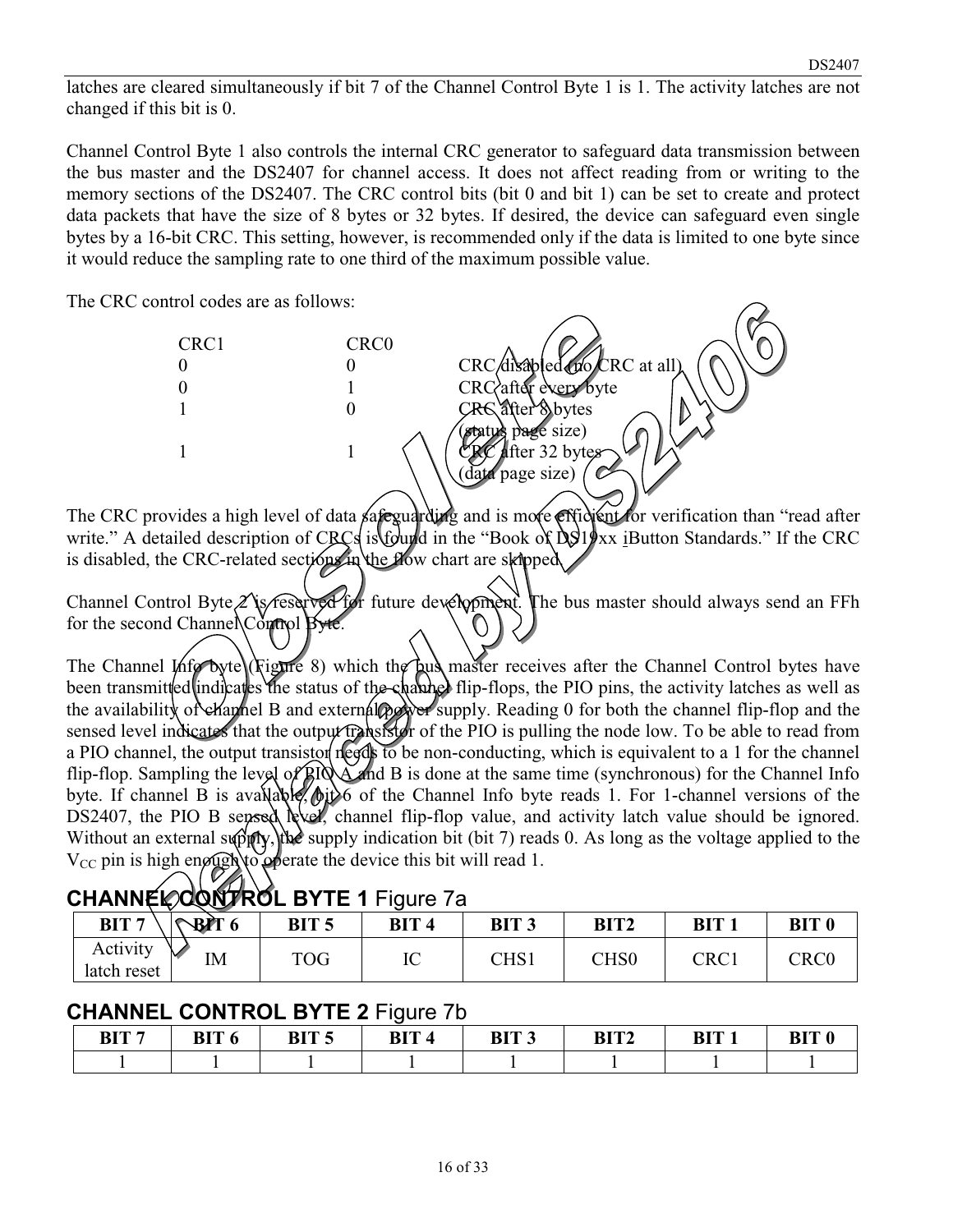|                                            |                                                |                                                                  | THE EFFECT OF TOGGLE MODE AND INITIAL MODE Figure 7c                                                                                                          |  |  |  |  |  |  |
|--------------------------------------------|------------------------------------------------|------------------------------------------------------------------|---------------------------------------------------------------------------------------------------------------------------------------------------------------|--|--|--|--|--|--|
| <b>TOG</b>                                 | IM                                             | <b>CHANNELS</b>                                                  | <b>EFFECT</b>                                                                                                                                                 |  |  |  |  |  |  |
| $\boldsymbol{0}$                           | $\mathbf{0}$                                   | one channel                                                      | Write all bits to the selected channel                                                                                                                        |  |  |  |  |  |  |
| $\boldsymbol{0}$                           | $\mathbf{1}$                                   | one channel                                                      | <b>Read all bits from the selected channel</b>                                                                                                                |  |  |  |  |  |  |
| $\mathbf{1}$                               | $\mathbf{0}$                                   | one channel                                                      | Write 8 bits, read 8 bits, write, read, etc. to/                                                                                                              |  |  |  |  |  |  |
|                                            |                                                |                                                                  | from the selected channel                                                                                                                                     |  |  |  |  |  |  |
| 1                                          | 1                                              | one channel                                                      | Read 8 bits, write 8 bits, write, read, etc.                                                                                                                  |  |  |  |  |  |  |
|                                            |                                                |                                                                  | from/to the selected channel                                                                                                                                  |  |  |  |  |  |  |
| $\boldsymbol{0}$                           | $\boldsymbol{0}$                               | two channels                                                     | Repeat: four times (write A, write B)                                                                                                                         |  |  |  |  |  |  |
| $\overline{0}$                             | 1                                              | two channels                                                     | Repeat: four times (read A, read B)                                                                                                                           |  |  |  |  |  |  |
| $\mathbf{1}$                               | $\mathbf{0}$                                   | two channels                                                     | Four times: (write A, write B), four time: (read A,<br>read B), write, read, etc.                                                                             |  |  |  |  |  |  |
| $\mathbf{1}$                               | $\mathbf{1}$                                   | two channels                                                     | Four thnes! (read A, read B), four thnes. (write A,<br>write $B)$ , read, write, etc.                                                                         |  |  |  |  |  |  |
|                                            |                                                | <b>CHANNEL INFO BYTE Figure 8</b>                                | ₿                                                                                                                                                             |  |  |  |  |  |  |
| BIT <sub>7</sub>                           | BIT 6                                          | B(X)<br>BIT <sub>5</sub>                                         | $BT^T$<br><b>BAT</b> 3<br><b>BIT 0</b><br>BIT <sub>2</sub>                                                                                                    |  |  |  |  |  |  |
| Supply<br>Indication<br>$0 = no$<br>supply | Number of<br>Channels<br>0=channel $A$<br>only | PIO, A<br>PIO-B<br>Activity<br>Activity<br>Latch<br><b>Aatch</b> | $\sqrt{\rho}$ IO-B<br>$PIO-B$<br>PIO-A<br>PIO-A<br>Sensed<br>Channel<br>Channel<br>Sensed <sup>7</sup><br><b>Level</b><br>Flip-Flop Q<br>Flip-Flop Q<br>Level |  |  |  |  |  |  |
| <b>READ</b>                                | <b>PIO SAMPLING</b>                            | <b>ONE-CHANNEL READ/WRITE-Figure 9A</b>                          |                                                                                                                                                               |  |  |  |  |  |  |
| PIO                                        |                                                |                                                                  |                                                                                                                                                               |  |  |  |  |  |  |
|                                            |                                                |                                                                  |                                                                                                                                                               |  |  |  |  |  |  |
| 1-WIRE                                     |                                                |                                                                  |                                                                                                                                                               |  |  |  |  |  |  |
| <b>WRITE</b><br>ш1                         | $15 \mu s <$ td1 < 60 $\mu s$                  | td0 – <del>→ H</del>                                             | $200$ ns < $\text{td0}$ < $300$ ns                                                                                                                            |  |  |  |  |  |  |
| 1-WIRE                                     |                                                |                                                                  |                                                                                                                                                               |  |  |  |  |  |  |
|                                            | ٠                                              | $\blacksquare$<br>$\mathbf{r}$                                   | $\mathbf{I}$<br>ı                                                                                                                                             |  |  |  |  |  |  |
|                                            |                                                | $\blacksquare$                                                   |                                                                                                                                                               |  |  |  |  |  |  |
|                                            |                                                | Ť.<br>$\mathbf{r}$                                               | $\mathbf{I}$<br>$\bullet$<br>ŧ.                                                                                                                               |  |  |  |  |  |  |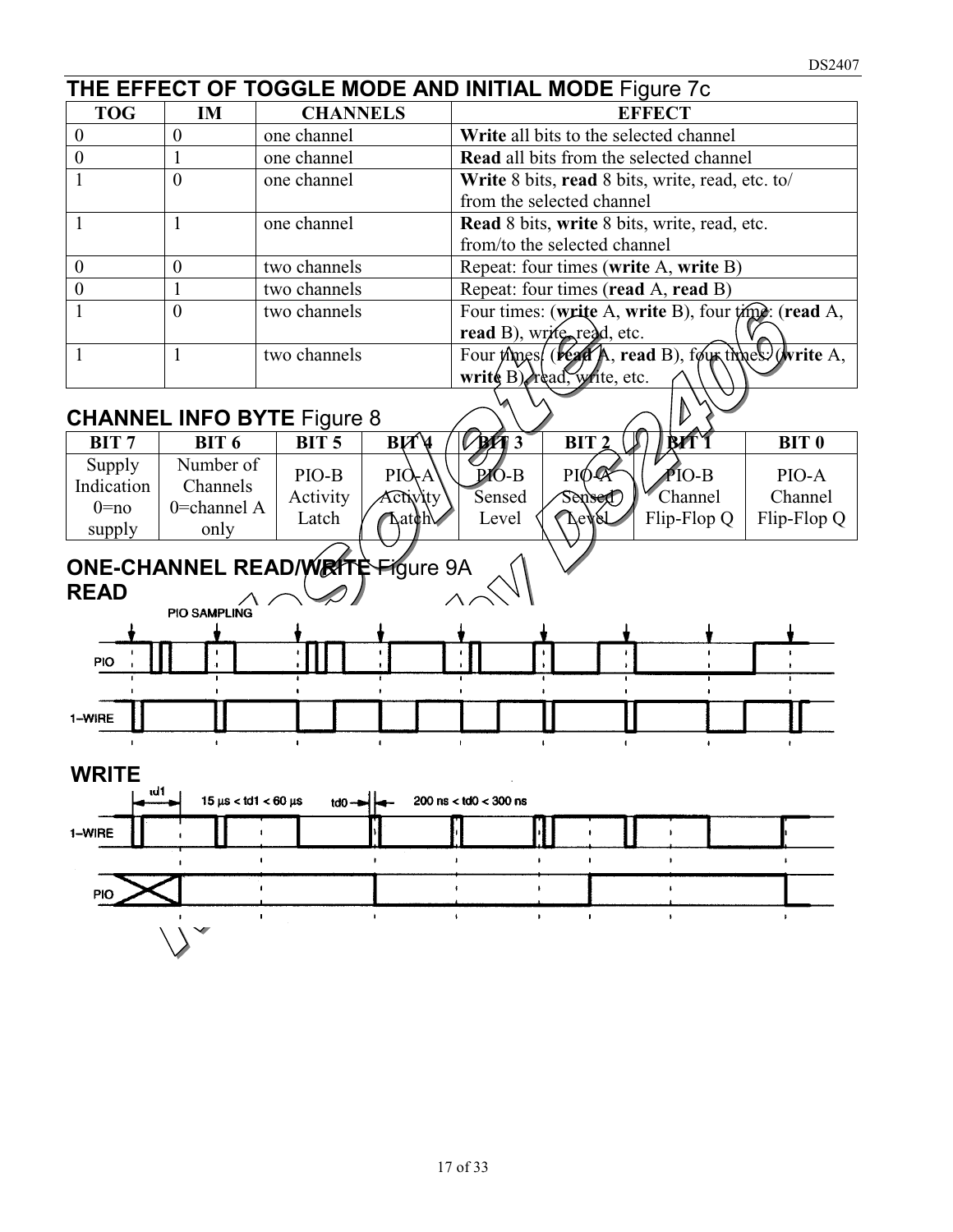

## **1-WIRE BUS SYSTEM**

The 1-Wire bus is a system which has a single bus master and one or more slaves. In all instances, the DS2407 is a slave device. The bus master is typically a microcontroller. The discussion of this bus system is broken down into three topics, hardware configuration, transaction sequence, and 1-Wire signaling (signal type and timing). A 1-Wire protocol defines bus transactions in terms of the bus state during specified time slots that are limitiated on the falling edge of sync pulses from the bus master. For a more detailed protocol description, please refer to Chapter 4 of the Book of DS19xx iButton Standards.

## **HARDWARE CONFIGURATION**

The 1-Wire bus has only a single line by definition; it is important that each device on the bus be able to drive it at the appropriate time. To facilitate this, each device attached to the 1-Wire bus must have an open drain connection or 3-state outputs. The DS2407 is an open drain part with an internal circuit equivalent to that shown in Figure 10. The bus master can be the same equivalent circuit. If a bidirectional pin is not available, separate output and input pins can be tied together.

The bus master requires a pullup resistor at the master end of the bus, with the bus master circuit equivalent to the one shown in Figures 11a and 11b. The value of the pullup resistor should be approximately 5 k $\Omega$  for short line lengths. The interface between bus master and 1-Wire bus may be reduced to a single pullup resistor (open drain master) or two resistors plus transistor (TTL-type master) if the EPROM section of the DS2407 is already programmed before the final installation.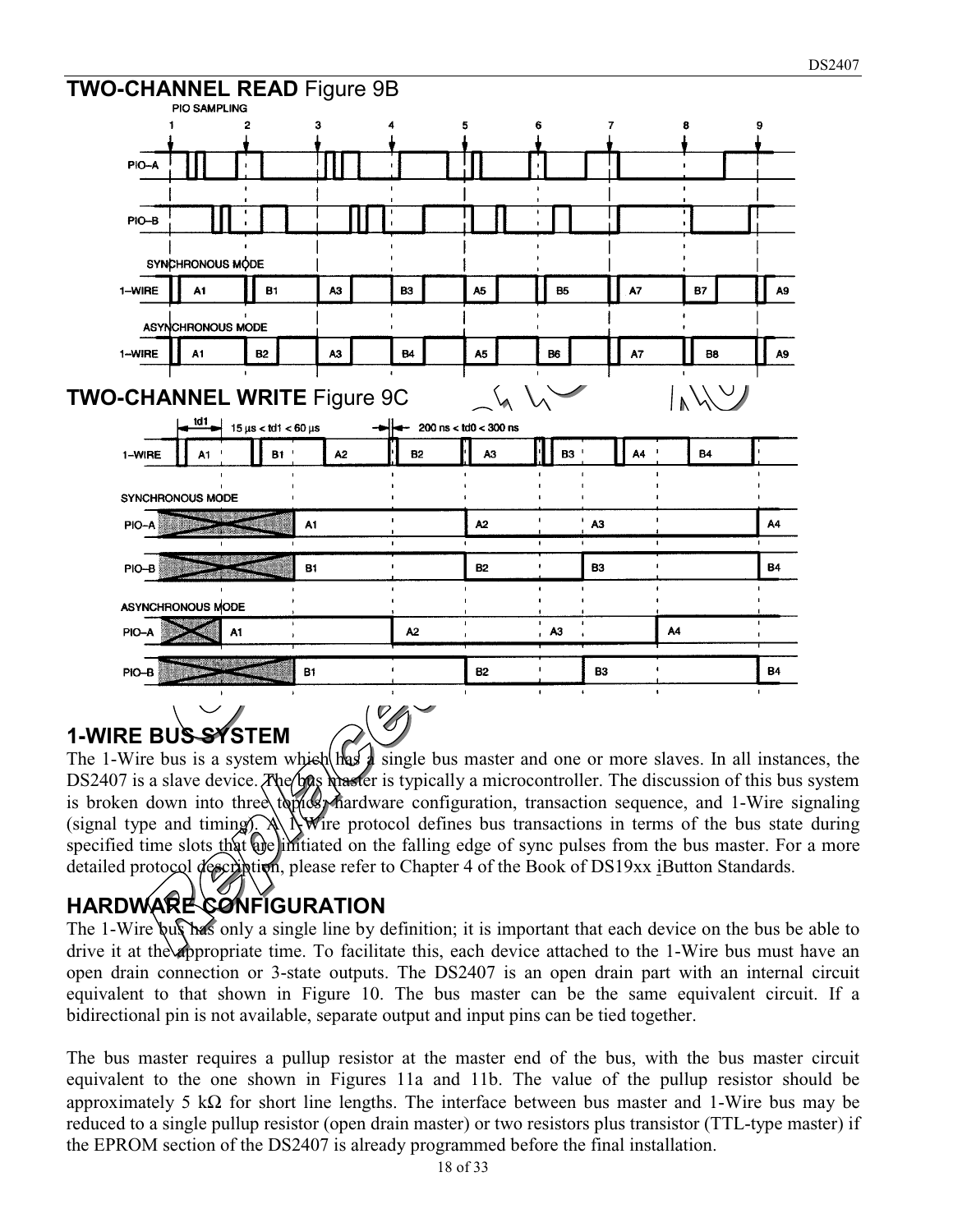A multidrop bus consists of a 1-Wire bus with multiple slaves attached. The 1-Wire bus has a maximum data rate of 16.3 kbits per second. If the bus master is also required to perform programming of the EPROM portions of the DS2407, a programming supply capable of delivering up to 10 milliamps at 12 volts for 480 µs is required. Non-EPROM devices cannot be present during programming. The idle state for the 1-Wire bus is high. If, for any reason, a transaction needs to be suspended, the bus MUST be left in the idle state if the transaction is to resume. If this does not occur and the bus is left low for more than 120 µs, one or more of the devices on the bus may be reset. If the 1-Wire bus remains low for more than 5 ms and the DS2407 is not powered externally it may lose its current status and switch off both PIOs.

## **TRANSACTION SEQUENCE**

The sequence for accessing the DS2407 via the 1-Wire port is as follows:

- **I**nitialization
- ROM Function Command
- Memory Function Command
- Read Memory/Write Memory or Channel Adcess

### **INITIALIZATION**

All transactions on the 1-Wire bus begin with an initialization sequence. The initialization sequence consists of a Reset Pulse transmitted by the bus master followed by a presence pulse(s) transmitted by the slave(s).

The presence pulse lets the bus master know that  $\aleph_{\mathbb{C}}(\mathbb{R})$  is on the bus and is ready to operate. For more details, see the \\\_4\Wike Signaling" section.

## **ROM FUNCTION COMMANDS**

Once the bus master has detected a presence, it can issue one of the five ROM function commands. All ROM function comprands are 8 bits long. A list of these commands follows (refer to flowchart in Figure 12):

## **Read ROM [33h]**

This command allows the bus master to read the DS2407's 8-bit family code, unique 48-bit serial number, and 8-bit CRC. This command can be used only if there is a single DS2407 on the bus. If more than one slave is present on the bus, a data collision will occur when all slaves try to transmit at the same time (open drain will produce a wired-AND result).

## **Match ROM [55h]**

The Match ROM command, followed by a 64-bit ROM sequence, allows the bus master to address a specific DS2407 on a multidrop bus. Only the DS2407 that exactly matches the 64-bit ROM sequence will respond to the subsequent memory function command. All slaves that do not match the 64-bit ROM sequence will wait for a Reset Pulse. This command can be used with a single or multiple devices on the bus.

## **Skip ROM [CCh]**

This command can save time in a single drop bus system by allowing the bus master to access the memory functions without providing the 64-bit ROM code. If more than one slave is present on the bus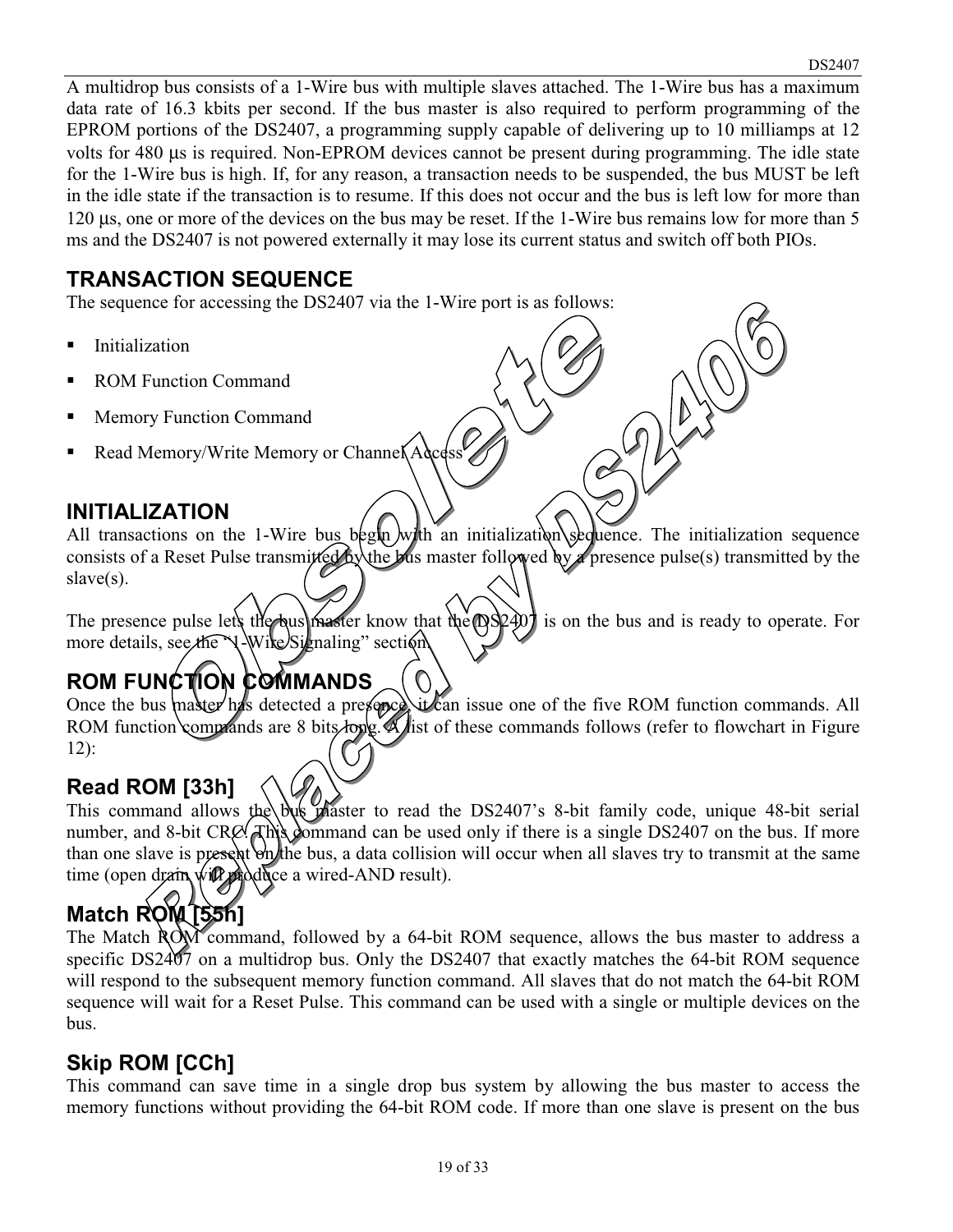and a read command is issued following the Skip ROM command, data collision will occur on the bus as multiple slaves transmit simultaneously (open drain pulldowns will produce a wired-AND result).

### **Search ROM [F0h]**

When a system is initially interrogated, the bus master may not know the number of devices on the 1-Wire bus or their 64-bit ROM codes. The Search ROM command allows the bus master to use a process of elimination to identify the 64-bit ROM codes of all slave devices on the bus. This process of elimination involves repeated application of a simple three-step procedure where the bus master starts by reading a bit position in the 64-bit ROM, followed by reading the complement of that bit position, and finally writing to all the devices still involved in the search the desired logic value for that bit position. A detailed example and a flowchart for the search algorithm can be found in the "Book of DS19xx iButton Standards."

After one complete pass, the bus master knows the contents of the 64-bit ROM in one device. Subsequent passes will reveal the total number of devices and their individual ROM codes. In addition, after each passes will reveal the total number of devices and their individual ROM codes. complete pass of the search that successfully determines the 64-bit ROM for a specific device on the multidrop bus, that particular device can be individually accessed as if  $\alpha'$  Match ROM had been issued since all other devices will have dropped out of the search process and are waiting for a Reset Pulse.

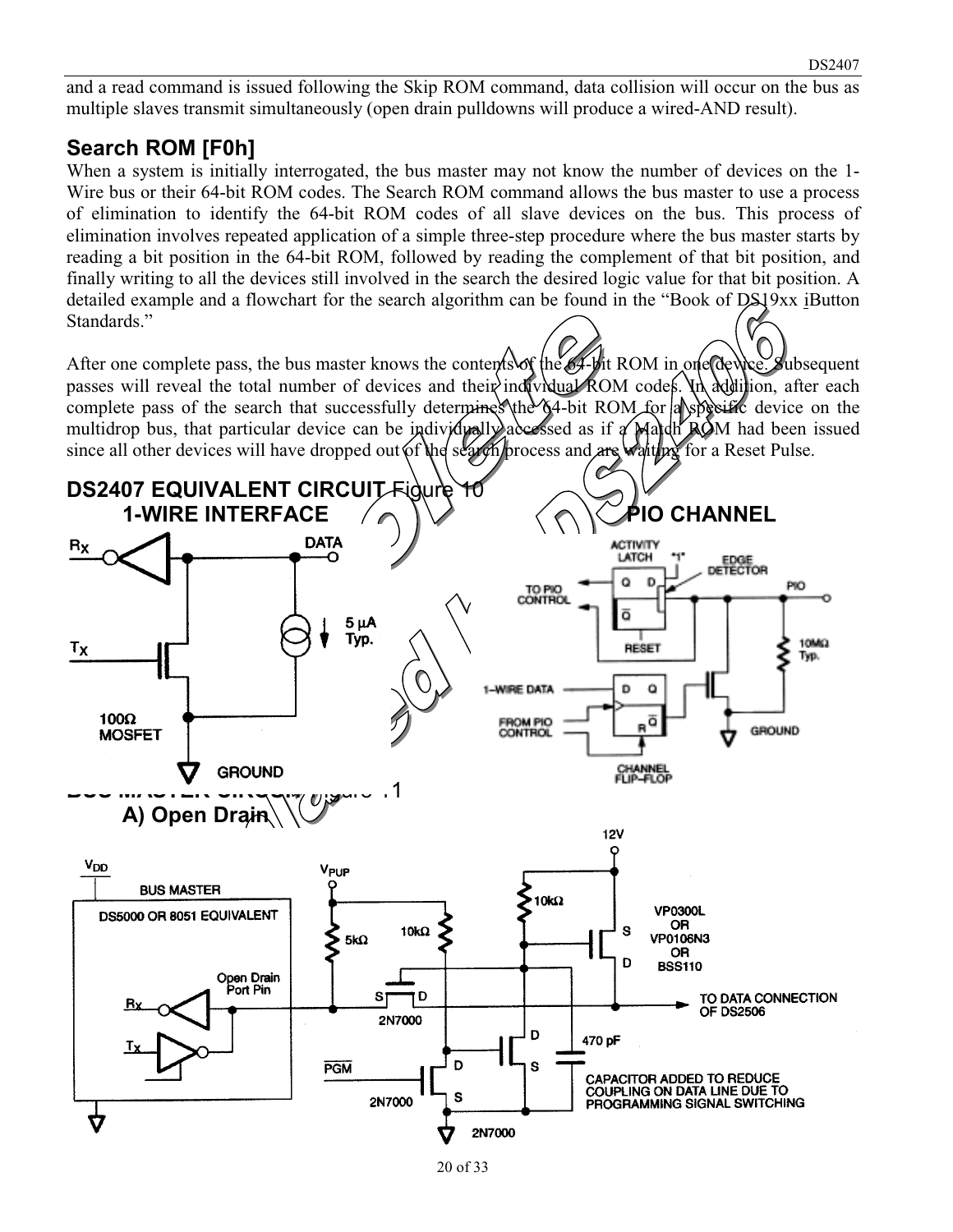The interface is reduced to the 5 k $\Omega$  pullup resistor if one does not intend to program the EPROM cells.

## **B) Standard TTL**

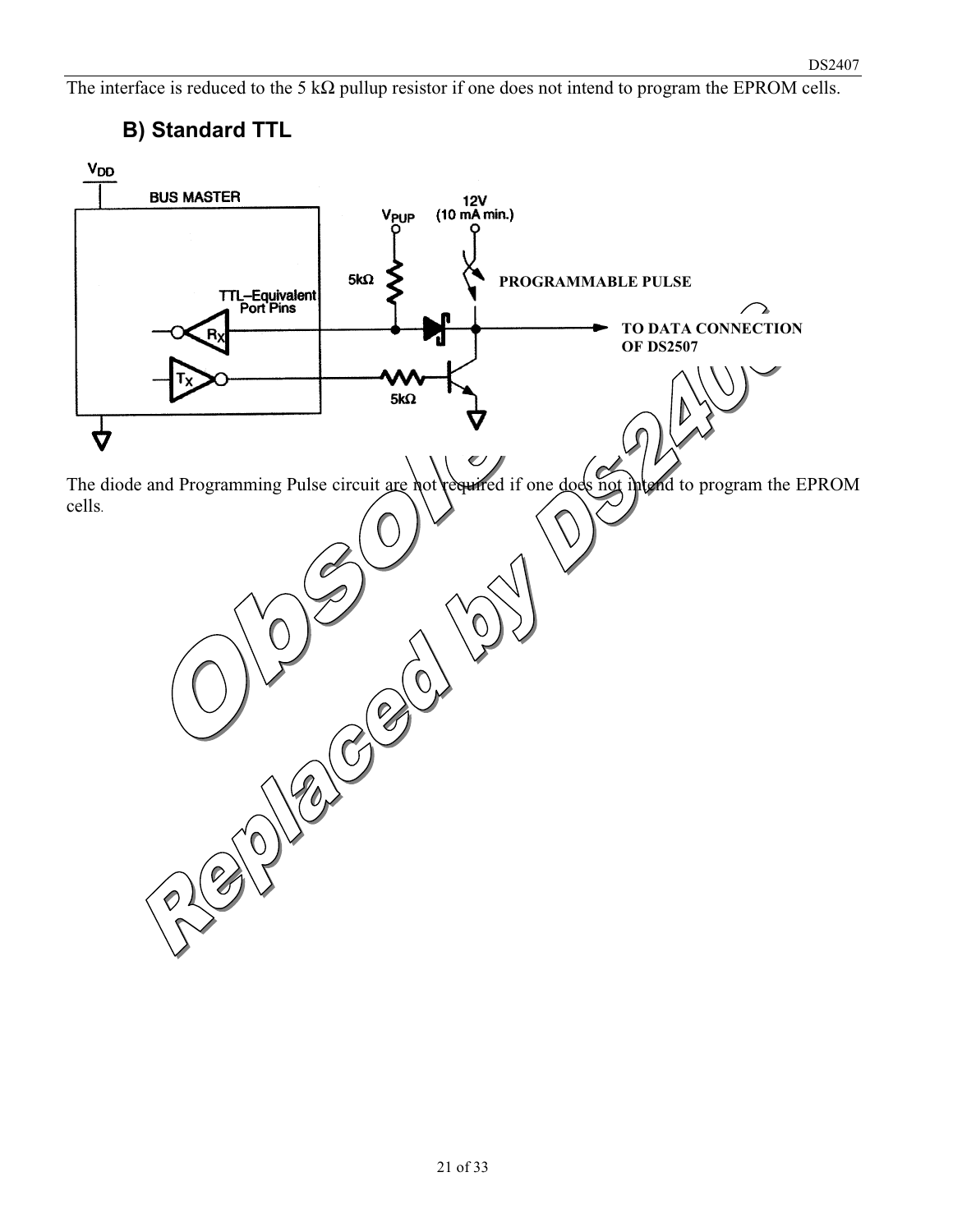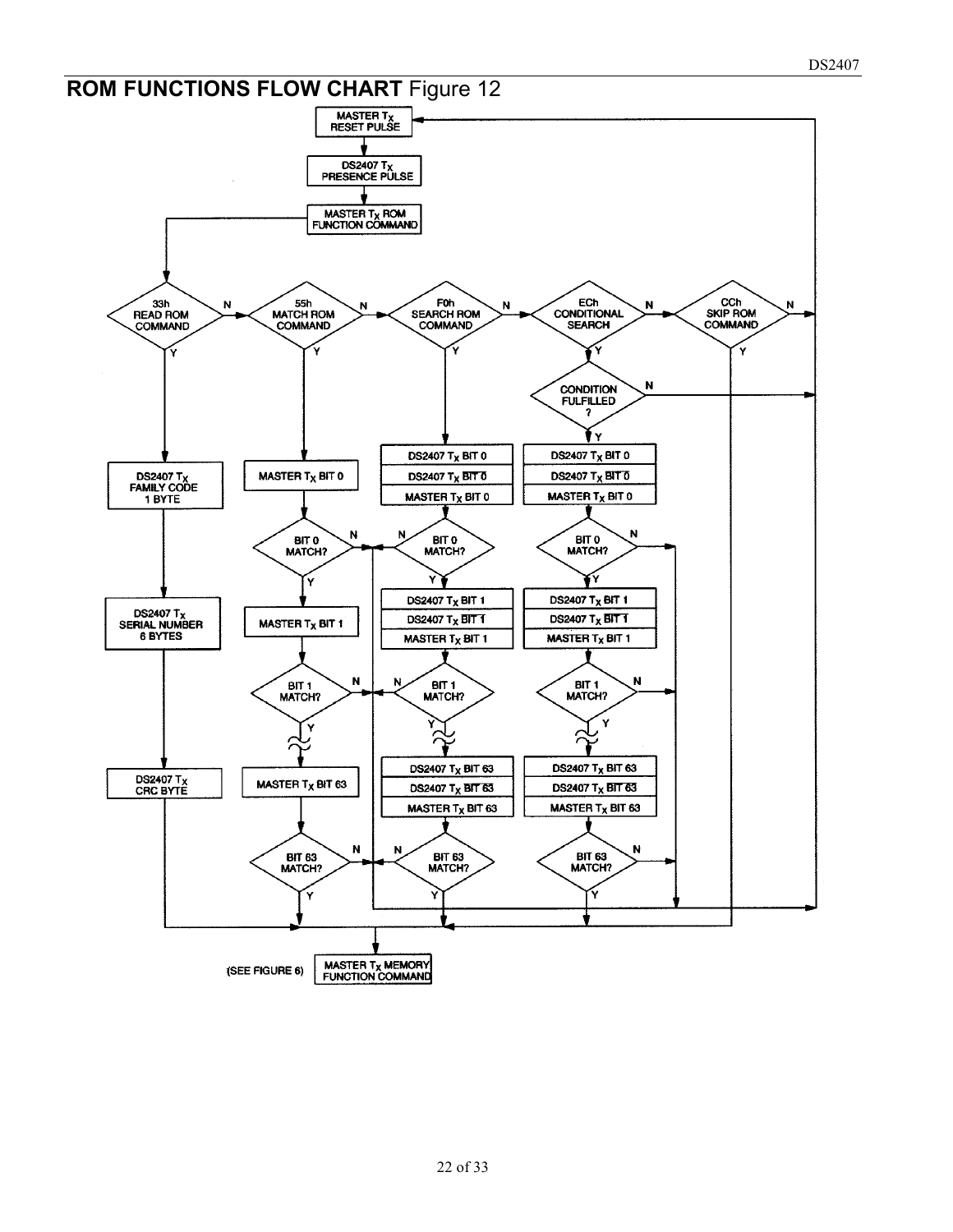### **Conditional Search ROM [ECh]**

The Conditional Search ROM command operates similarly to the Search ROM command except that only devices fulfilling the specified condition will participate in the search. The condition is specified by the bit functions CSS0 to CSS4 in Status Memory location 7. The power-on default settings of these bits are stored in EPROM in Status Memory location 6. If this EPROM byte is not programmed, all CSS bits will be 1s. The Conditional Search ROM provides an efficient means for the bus master to determine devices in a multidrop system that have to signal a status change, e.g. the opening of a window in a building control application. After each pass of the Conditional Search that successfully determined the 64-bit ROM for a specific device on the multidrop bus, that particular device can be individually accessed as if a Match ROM had been issued since all other devices will have dropped out of the search process and are waiting for a Reset Pulse.

For the conditional search, one can specify the polarity ( $HIGH$   $\alpha$   $LQOW$ ; CSS0), the source (PIO-pin, channel flip flop or activity latch; CSS1, CSS2) and the champel of interest  $(A, B, o)$  the logical OR of A, B; CSS3, CSS4). Figure 13 shows a table of all qualifying conditions and the required settings for CSS0 to CSS4.

The activity latch (Figure 10) captures an event for interrogation by the bus master at a later time. In this way, the bus master needs not to poll devices continuously. The activity later is cleared to 0 when the device powers up and is set to 1 with the first negative or positive edge detected on the associated PIO channel. The activity latch can also be  $\mathcal{L}$  eared by writing a 1 into bit  $\mathcal{V}$  of the Channel Control Byte 1. When using the activity latch the output transistor of the selected channel should be non-conducting. Otherwise signals applied to the PIO  $\lim_{n \to \infty}$  be shorted to ground by the low impedance of the output transistor.

The channel of interest is specified by the Channel Select bits CSS3 and CSS4. The sampling of the source within the selected channel will take place on completion of the Conditional Search command byte. The Channel selection codes are as follows



If both CSS3 and CSS4 are  $\Lambda$  the logical values of the selected signal source of both channels are ORed and the result is compared to specified polarity. If, for example, the specified polarity is 0, the signal source of both channels must be 0 to allow the device to respond to the Conditional Search. If both CSS3 and CSS4 are Q neither channel is selected. Under this condition the device will always respond to the Conditional Search if the polarity bit CSS0 is 0, disregarding the status of the selected source. If neither channel is selected and  $CSS0 = 1$ , the device will ignore the Conditional Search but will respond to the regular Search ROM command.

The source selection for the Conditional Search is done through the Source Select bits CSS1 and CSS2. The codes for these bits are as follows:

| CSS <sub>2</sub> , | CSS <sub>1</sub> | <b>Source Selection</b> |
|--------------------|------------------|-------------------------|
|                    |                  | Hidden Mode             |
|                    |                  | <b>Activity Latch</b>   |
|                    |                  | channel flip flop       |
|                    |                  | <b>PIO Status</b>       |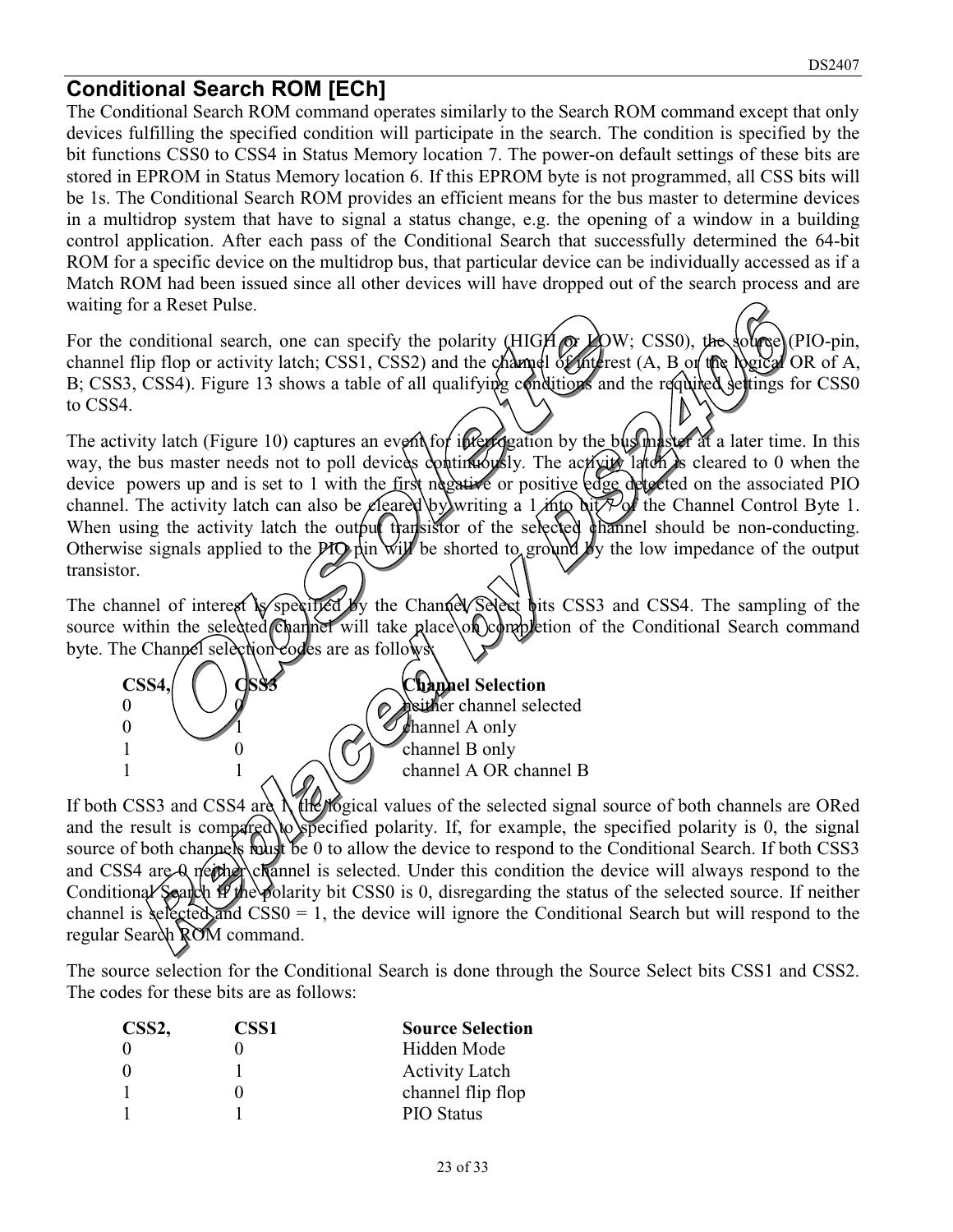Setting both CSS1 and CSS2 to 0 will put the device into a "Hidden Mode" where it keeps its status but only responds to the Match ROM (always) and Conditional Search command (only if the polarity bit CSS0 is set to 1). While in "Hidden Mode" the device will never give a Presence Pulse. When powering up into the "Hidden Mode," i.e., when bits 1 and 2 of status byte 6 have been programmed to 0, the device will give one Presence Pulse for every power-up sequence. If the device is in Hidden Mode and the polarity bit is set to 0, the device will not participate in the Conditional Search. As long as the device is not programmed to power-up into "Hidden Mode" the "Hidden Mode" can always be ended by a power-on reset. Otherwise the only way to get the device out of "Hidden Mode" is by remembering and matching its 64-bit registration number and setting CSS1 or CSS2 to 1.

The Conditional Search Polarity is specified by CSS0. If CSS0 is 0, the DS2407 will respond to a Conditional Search command if the status of the selected source for the specified channel is a logic 0. If CSS0 is set to 1, the source level needs to be a logic 1.

For 1-channel versions of the DS2407 the channel B input will always be a logic  $\lambda \frac{dv}{dx}$ . GSS4 should not be set to 1, therefore, to avoid unwanted influence from channel B. The bus master early determine the availability of channel B from bit 6 of the Channel Info byte.

The power-on default settings for the conditional search become valid after the device has received any ROM function command byte, even an invalid one, and can be moduled by writing to the appropriate<br>Status Memory location. As long as the device remains powered up, the modified search conditions are Status Memory location. As long as the device remains powered  $\mathfrak{m}$ , available for use at any time.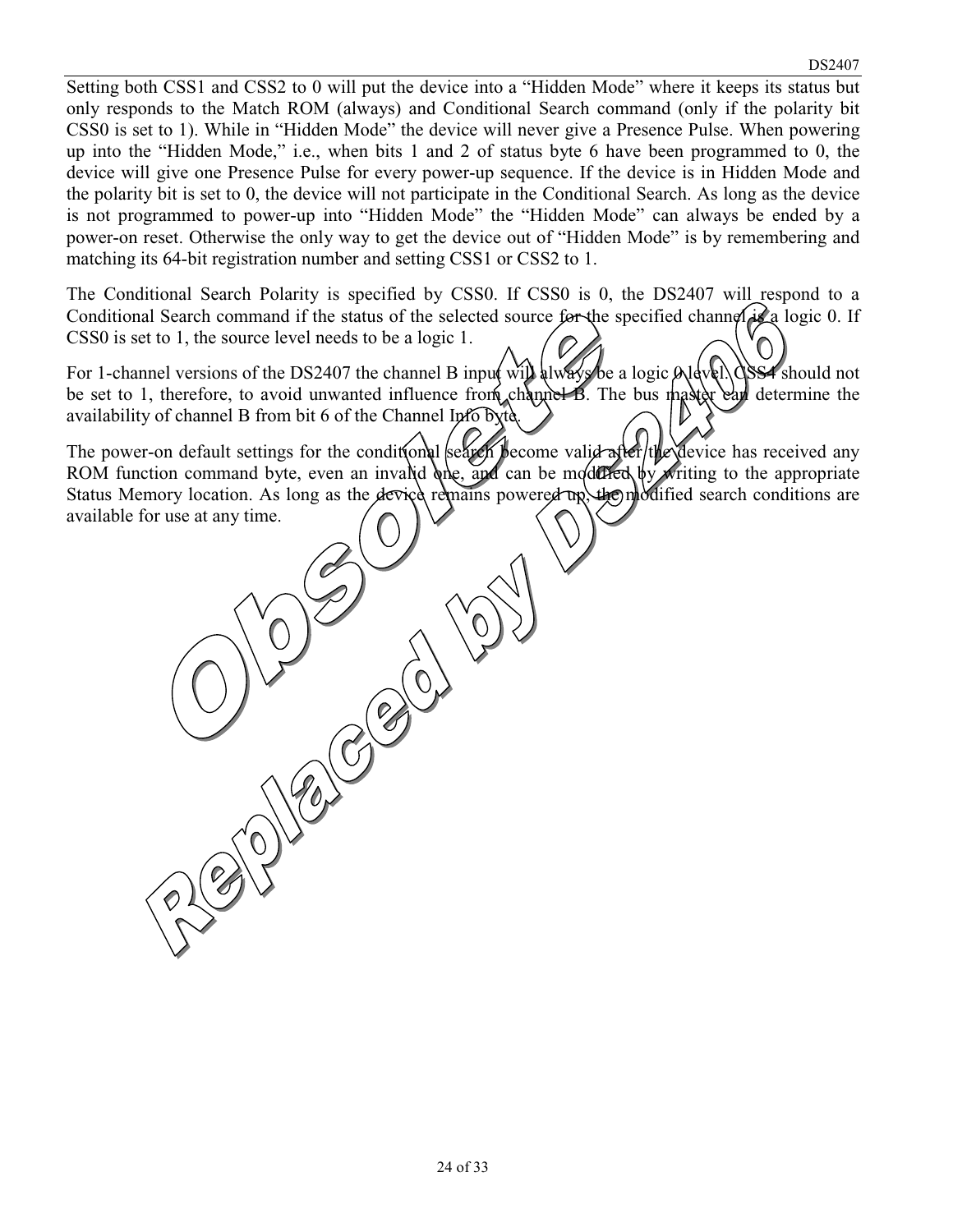| <b>QUALIFYING CONDITIONS FOR CONDITIONAL SEARCH Figure 13</b> |                       |                                                |                  |                  |                                       |                  |  |  |
|---------------------------------------------------------------|-----------------------|------------------------------------------------|------------------|------------------|---------------------------------------|------------------|--|--|
| <b>DESCRIPTION</b>                                            |                       |                                                |                  |                  | <b>CONDITIONAL SEARCH SELECT CODE</b> |                  |  |  |
|                                                               |                       | <b>CHANNEL SELECT</b><br><b>SOURCE SELECT</b>  |                  |                  | <b>POLARITY</b>                       |                  |  |  |
| <b>CONDITION</b>                                              | <b>CHANNEL</b>        | CSS4                                           | CSS3             | CSS <sub>2</sub> | CSS1                                  | <b>CCS0</b>      |  |  |
| Hidden Mode                                                   | neither one           |                                                | don't care       | $\theta$         | $\theta$                              |                  |  |  |
| Unconditional                                                 | neither one           | $\boldsymbol{0}$                               | $\mathbf{0}$     | needs to be 1    | at least one of these bits            | $\mathbf{0}$     |  |  |
| Activity Latch = $0$                                          | $\mathbf{A}$          | $\boldsymbol{0}$                               | 1                | $\mathbf{0}$     |                                       | $\mathbf{0}$     |  |  |
| Activity Latch = $1$                                          | $\mathbf{A}$          | $\overline{0}$                                 | 1                | $\overline{0}$   | $\mathbf{1}$                          |                  |  |  |
| Channel $FF = 0$<br>(transistor on)                           | $\mathbf{A}$          | $\boldsymbol{0}$                               | 1                | 1                | $\boldsymbol{0}$                      | $\boldsymbol{0}$ |  |  |
| Channel $FF = 1$<br>(transistor off)                          | $\mathbf{A}$          | $\boldsymbol{0}$                               | 1                |                  | $\boldsymbol{0}$                      |                  |  |  |
| PIO Low                                                       | A                     | $\boldsymbol{0}$                               |                  |                  |                                       | $\theta$         |  |  |
| PIO High                                                      | $\overline{A}$        | $\overline{0}$                                 |                  |                  | Ń                                     |                  |  |  |
| Activity Latch = $0$                                          | $\bf{B}$              | $\mathbf{1}$                                   | $\overline{0}$   | $\boldsymbol{0}$ | $\not\!\! R$                          | $\boldsymbol{0}$ |  |  |
| Activity Latch = $1$                                          | $\bf{B}$              | $\mathbf{1}$                                   |                  | $\theta$         |                                       | $\mathbf{1}$     |  |  |
| Channel $FF = 0$<br>(transistor on)                           | $\bf{B}$              | 1                                              |                  | $\mathcal C$     |                                       | $\overline{0}$   |  |  |
| Channel $FF = 1$<br>(transistor off)                          | $\bf{B}$              | 1                                              | $\boldsymbol{0}$ |                  | $\boldsymbol{0}$                      | $\mathbf{1}$     |  |  |
| PIO Low                                                       | $\, {\bf B}$          |                                                | $\boldsymbol{0}$ |                  | 1                                     | $\mathbf{0}$     |  |  |
| PIO High                                                      | $\overline{B}$<br>C   |                                                | $\theta$         |                  | $\mathbf{1}$                          | $\mathbf{1}$     |  |  |
| Activity Latch = $0$                                          | Æ                     |                                                |                  | $\mathbf{0}$     | $\mathbf{1}$                          | $\boldsymbol{0}$ |  |  |
| Activity Latch = $1$                                          | $\alpha$ <sub>B</sub> |                                                | $\mathsf{U}$     | $\mathbf{0}$     | $\mathbf{1}$                          |                  |  |  |
| Channel $FF = 0$<br>(transistor on)                           | $A \times B$          | 1                                              |                  | 1                | $\boldsymbol{0}$                      | $\mathbf{0}$     |  |  |
| Channel $\overline{FF}$<br>(transistor off)                   | A or B                | ౧                                              |                  | 1                | $\boldsymbol{0}$                      | 1                |  |  |
| PIO Low                                                       | A or B                | $\bm{\not\! \! \! \! \! \! \! \! \mathscr{O}}$ | 1                | $\mathbf{1}$     | $\mathbf{1}$                          | $\boldsymbol{0}$ |  |  |
| PIO High                                                      | A or B                |                                                | 1                |                  | $\mathbf{1}$                          | 1                |  |  |
|                                                               |                       |                                                |                  |                  |                                       |                  |  |  |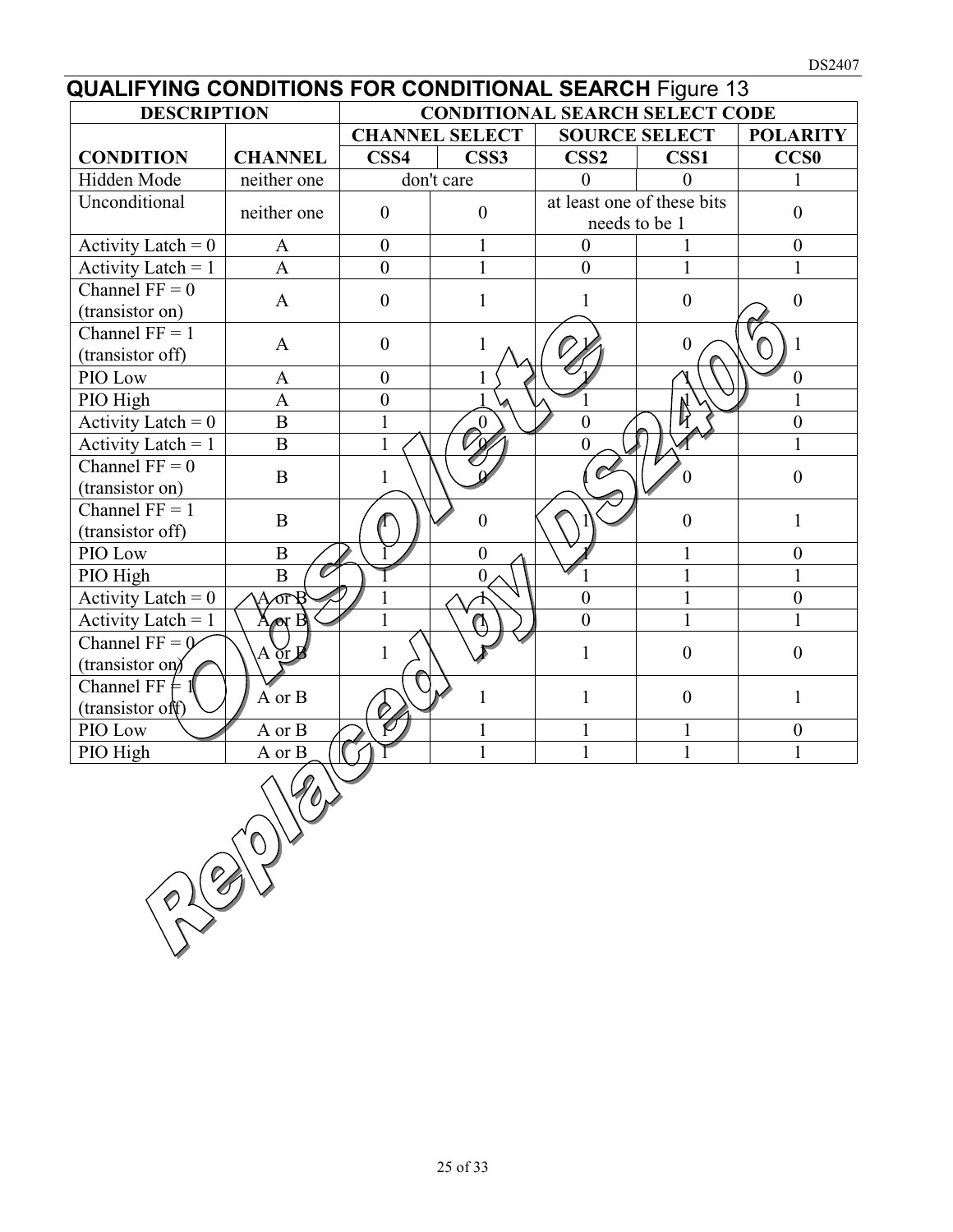### **INITIALIZATION PROCEDURE "RESET AND PRESENCE PULSES"** Figure 14

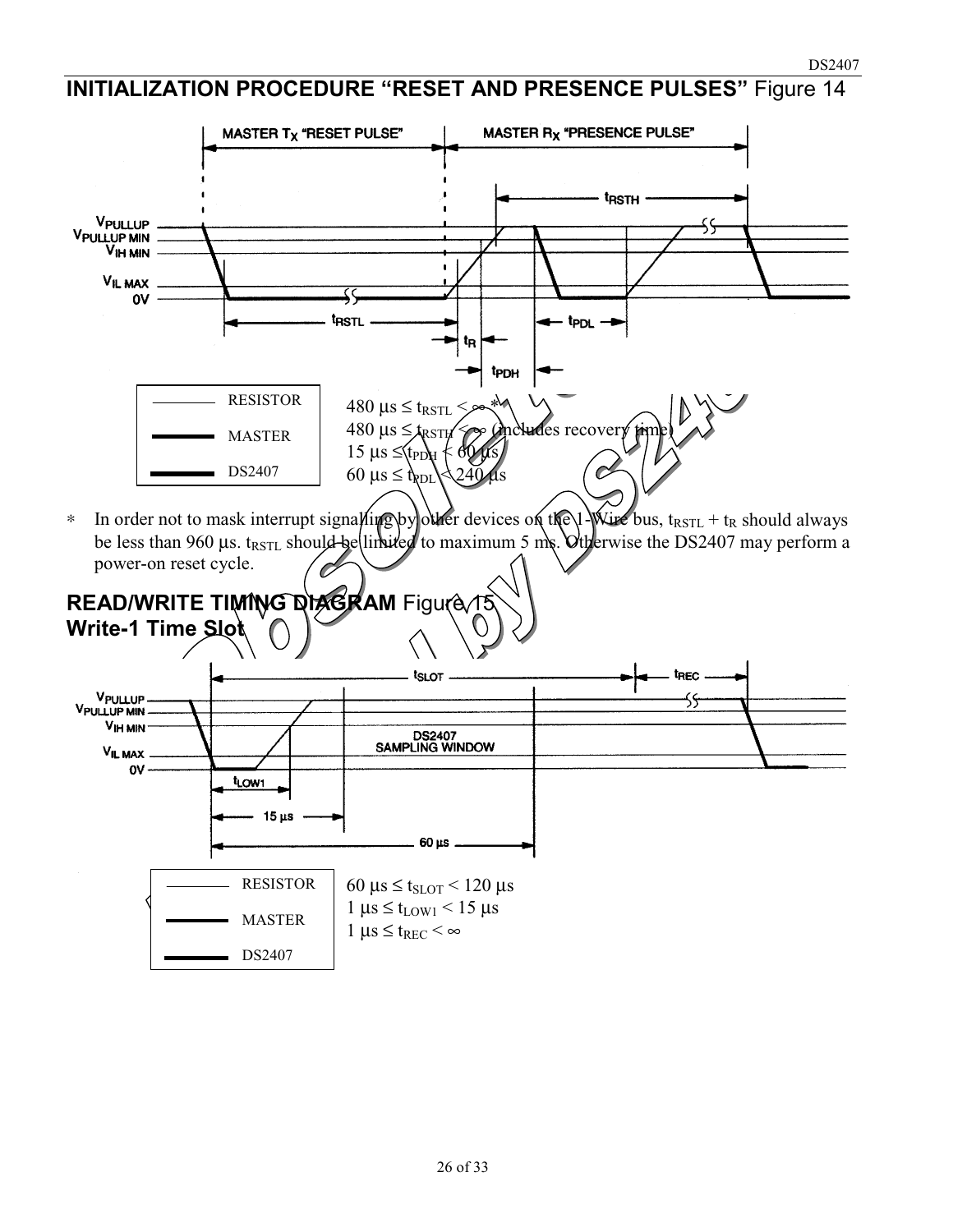#### **READ/WRITE TIMING DIAGRAM** Figure 15 (cont'd) **Write-0 Time Slot**



## **1-WIRE SIGNAL**

The DS2407 requires strict protocols to insure data integrity. The protocol consists of five types of signaling on one line: Reset Sequence with Reset Pulse and Presence Pulse, Write 0, Write 1, Read Data and Program Pulse. All these signals except presence pulse are by the bus master. The initialization sequence required to begin any communication with the DS2407 is shown in Figure 14. A Reset Pulse followed by a presence pulse indicates the DS2407 is ready to accept a ROM command. The bus master transmits (TX) a Reset Pulse ( $t_{RSTL}$ , minimum 480 µs). The bus master then releases the line and goes into receive mode (RX). The 1-Wire bus is pulled to a high state via the pullup resistor. After detecting the rising edge on the data pin, the DS2407 waits ( $t_{PDH}$ , 15-60  $\mu$ s) and then transmits the presence pulse ( $t_{PDI}$ , 60-240 µs). If the device is programmed to power-up into the "Hidden Mode," the presence pulse will be observed only once during the power-up phase. With every subsequent Reset Pulse no presence pulse will be transmitted.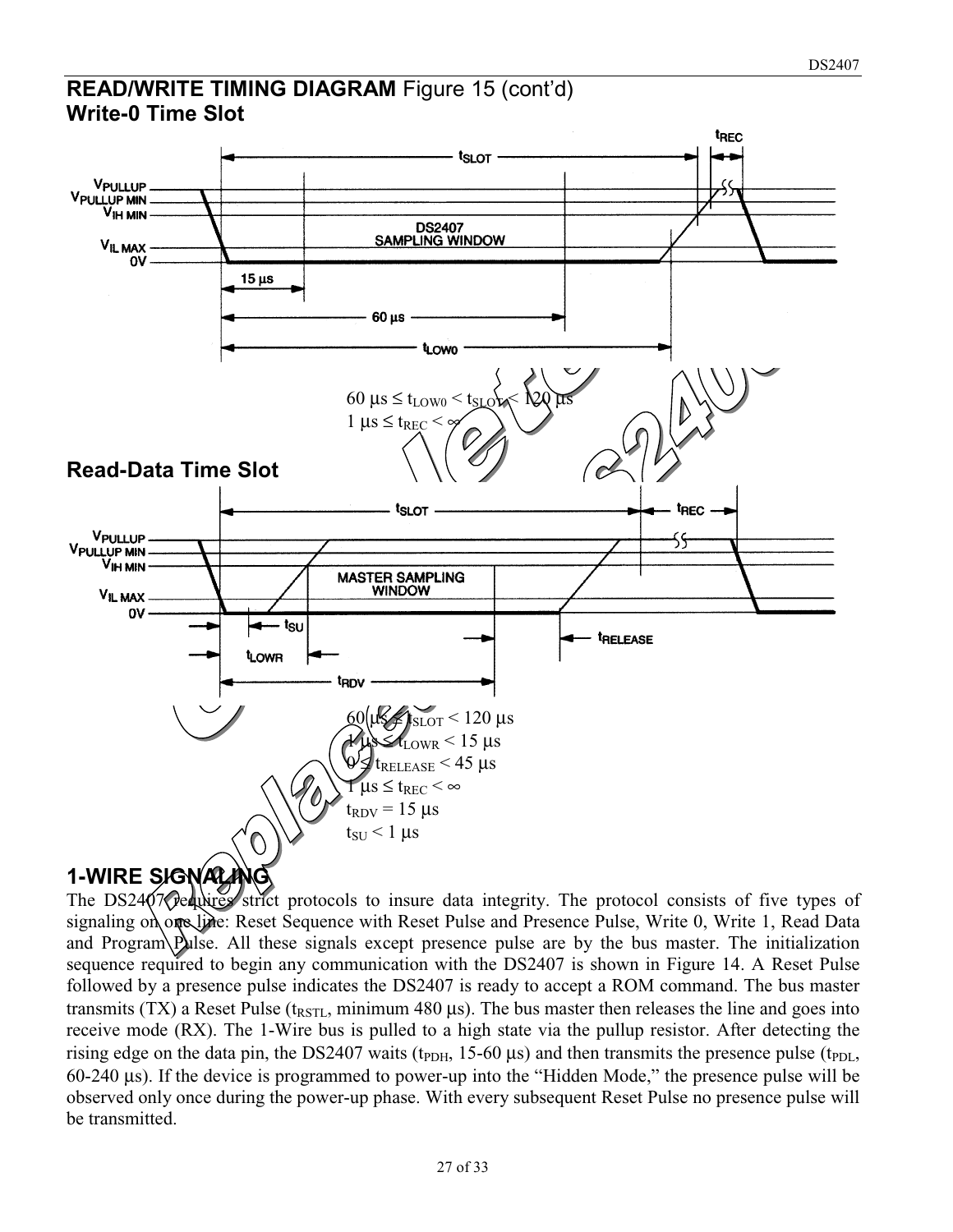#### **READ/WRITE TIME SLOTS**

The definitions of write and read time slots are illustrated in Figure 15. All time slots are initiated by the master driving the data line low. The falling edge of the data line synchronizes the DS2407 to the master by triggering a delay circuit in the DS2407. During write time slots, the delay circuit determines when the DS2407 will sample the data line. For a read data time slot, if a 0 is to be transmitted, the delay circuit determines how long the DS2407 will hold the data line low overriding the 1 generated by the master. If the data bit is a 1, the device will leave the read data time slot unchanged.

#### **PROGRAM PULSE**

To copy data from the 8-bit scratchpad to the EPROM Data or Status Memory, a Program Pulse of 12-volts is applied to the data line after the bus master has confirmed that the CRC for the current byte is correct. During programming, the bus master controls the transition from a state where the data line is idling high via the pullup resistor to a state where the data line is actively driven to a programming voltage of 12-volts providing a minimum of 10 mA of current to the DS2407. This programming voltage (Figure 16) should be applied for 480 µs, after which the bus master should return the data line to an idle high state controlled by the pullup resistor. Note that due to the high voltage programming requirements for any 1-Wire EPROM device, it is not possible to multi-drop non-EPROM based 1-Wire devices (e.g. DS1990A, DS1992) with the DS2407 during programming. An internal diper within the non-EPROM based 1-Wire devices will attempt to clamp the data line at approximately 8-volts and could potentially damage these DS199x devices.

### **CRC GENERATION**

With the DS2407 there are two different types of  $CRC_{S}$  (Cyclic Redundancy Checks). One CRC is an 8-bit type and is stored in the most significant byte of the 64-bit ROM. The bus master can compute a CRC value from the first 56 bits of the 64-bit ROM and compare it to the value stored within the DS2407 to determine if the RQM data has been received error-free by the bus master. The equivalent polynomial function of this  $CRC$  is  $X8+X5+X4+1$ . This 8-bit CRC is received in the true (non-inverted) form when reading the  $R\phi M$  of the DS2407. It is computed at the factory and lasered into the ROM.

The other CRC is a 16-bit type, generated according to the standardized CRC16-polynomial function  $X^{16} + X^{15} + X^2 + 1$ . This CRC is used for error detection when reading Data Memory, Status Memory or when communicating with PIO channels. It is the same type of CRC as is used with NV RAM based iButtons for error detection within the iButton Extended File Structure. In contrast to the 8-bit CRC, the 16-bit CRC is always returned in the complemented (inverted) form. A CRC-generator inside the DS2407 chip (Figure 17) will calculate a new 16-bit CRC at every situation shown in the command flow chart of Figure 6.

The DS2407 provides this CRC-value to the bus master to validate the transfer of command, address, and data to and from the bus master. When reading the data memory of the DS2407 with the Read Memory command, the  $\sqrt{6}$ -bit CRC is only transmitted at the end of the memory. This CRC is generated by clearing the CRC generator, shifting in the command, low address, high address and every data byte starting at the first addressed memory location and continuing until the end of the implemented data memory is reached.

When reading the Status Memory with the Read Status command, the 16-bit CRC is transmitted at the end of the 8-byte page of the Status Memory. The 16-bit CRC will be generated by clearing the CRC generator, shifting in the command byte, low address, high address and the data bytes beginning at the first addressed memory location and continuing until the last byte of the EPROM Status Memory is reached.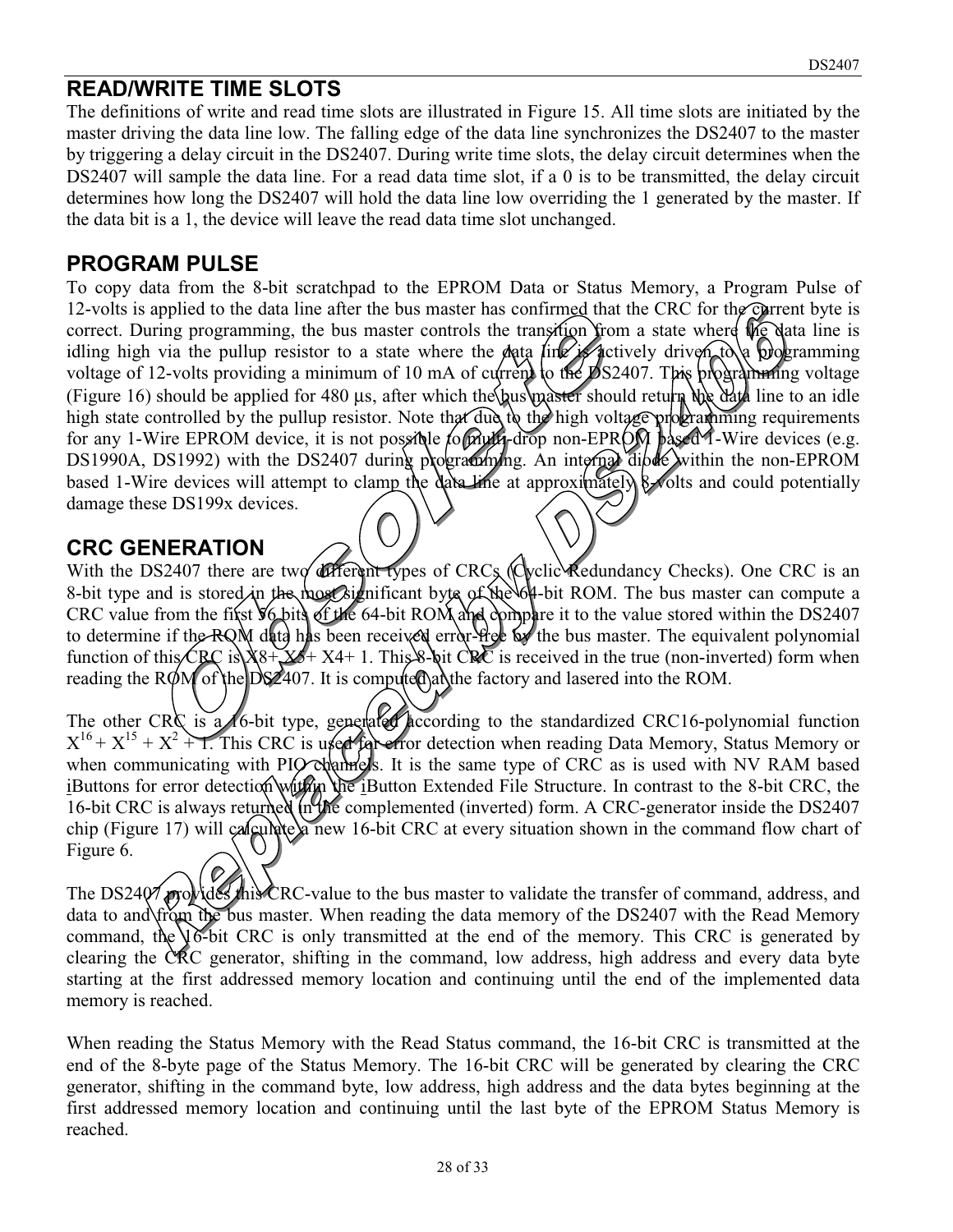When reading the data memory of the DS2407 with the Extended Read Memory command, there are two situations where a 16-bit CRC is transmitted. One 16-bit CRC follows each Redirection byte, another 16-bit CRC is received after the last byte of a memory data page is read. The CRC at the end of the memory page is always the result of clearing the CRC generator and shifting in the data bytes beginning at the first addressed memory location of the EPROM data page until the last byte of this page. With the initial pass through the Extended Read Memory flow chart the 16-bit CRC value is the result of shifting the command byte into the cleared CRC generator, followed by the two address bytes and the Redirection byte. Subsequent passes through the Extended Read Memory flow chart will generate a 16-bit CRC that is the result of clearing the CRC generator and then shifting in only the Redirection Byte.

When writing to the DS2407 (either data memory or Status Memory), the bus master receives a 16-bit CRC to verify that the data transfer was correct before applying the programming pulse. With the initial pass through the Write Memory/Status flow chart the 16-bit CRC will be generated by clearing the CRCgenerator, shifting in the command, low address, high address and the data byte. Subsequent passes through the Write Memory/Status flow chart due to the DS2407 automatically *fincrementing* its address counter will generate a 16-bit CRC that is the result of loading (not shifting) the new (incremented) address into the CRC generator and then shifting in the new data byte.

When communicating with a PIO channel using the Channel Access command, the can select if and how often a 16-bit CRC will be added to the data stream. This CRC selection is specified in the Channel Control byte 1 and may be different every time the Channel Access command is issued by the bus master. Depending on the CRC selection, the device can generate  $\oint$  CRC after every byte that follows the Channel Info byte, after each block of eight bytes or after each block of 32 bytes. If the CRC is enabled, with the initial pass through the Channel Access flow chart the 16-bit CRC will be generated by clearing the CRC-generator, shifting in the command, Channel Control Bytes 1 and 2, Channel Info Byte and the specified amount of data  $\bigvee Y$  ( $\bigvee Y$ ,  $\bigotimes' Y$  or 32). Subsequent passes through the Channel Access flow chart will generate a 16-bit  $\binom{n}{k}$  that is the result of clearing the CRC generator and then shifting in the new data bytes. This algorithm is valid for all accesses to the PIO channels, continuous reading or writing as well as toggling vetween read and write.

The comparison of  $CRL$  values and decision to continue with an operation are determined entirely by the bus master. There is no circuitry on the DS2407 that prevents a command sequence from proceeding if the CRC stored in or calculated by the DS2407 does not match the value generated by the bus master. For more details on generating  $CRQ\n$  values including example implementations in both hardware and software, see the "Book of DS190x Button Standards."



## **PROGRAM PULSE TIMING DIAGRAM Figure 16**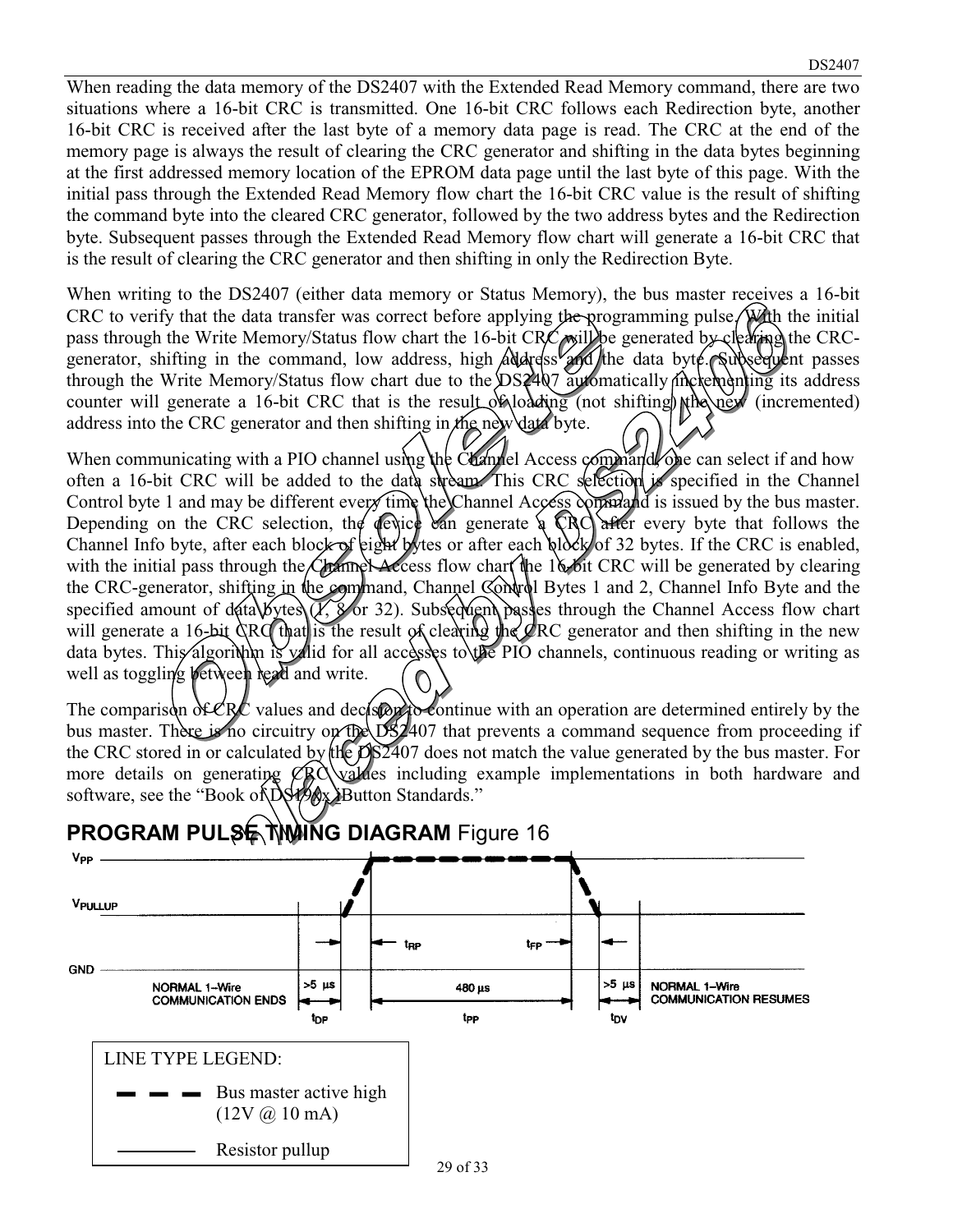#### **CRC-16 HARDWARE DESCRIPTION AND POLYNOMIAL** Figure 17 POLYNOMIAL =  $X^{16} + X^{15} + X^2 + 1$

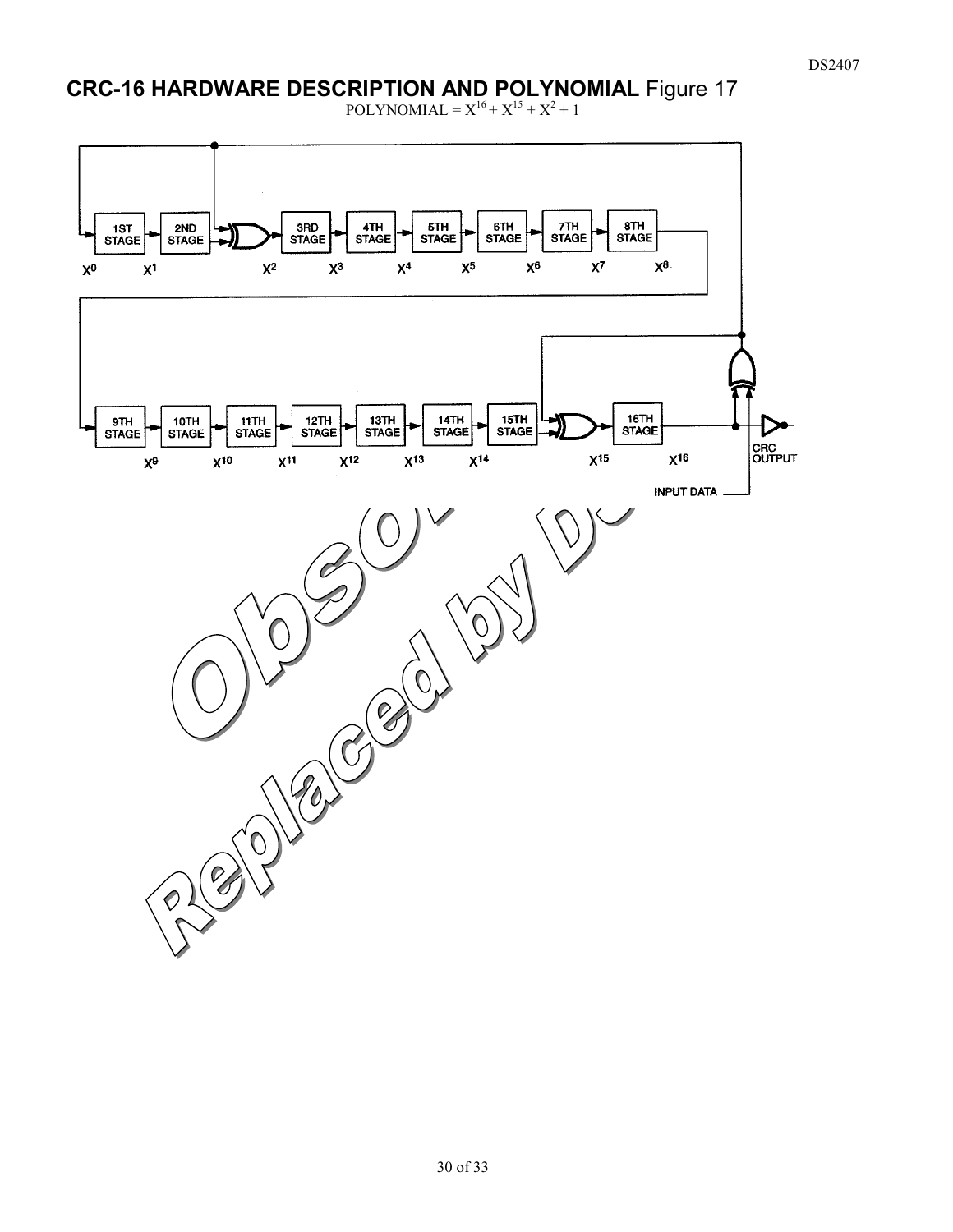## **ABSOLUTE MAXIMUM RATINGS\***

Voltage on DATA or PIO-A to Ground  $-0.5V$  to  $+13.0V$ Voltage on  $V_{CC}$  or PIO-B to Ground  $-0.5V$  to  $+6.5V$ <br>Operating Temperature  $-40^{\circ}C$  to  $+85^{\circ}C$ Operating Temperature Storage Temperature -55°C to +125°C Soldering Temperature See J-STD-020A Specification

∗ This is a stress rating only and functional operation of the device at these or any other conditions above those indicated in the operation sections of this specification is not implied. Exposure to absolute maximum rating conditions for extended periods of time may affect reliability.

| DC ELECTRICAL CHARACTERISTICS                                    |                                       |                 |                                            |                   |                         |                                                                                |
|------------------------------------------------------------------|---------------------------------------|-----------------|--------------------------------------------|-------------------|-------------------------|--------------------------------------------------------------------------------|
| <b>DATA PIN</b>                                                  |                                       |                 |                                            |                   |                         | $V_{\text{RU}}$ $\neq$ 2.8V to 6.0V; $\neq$ 0 $\degree$ C (to +85 $\degree$ C) |
| <b>PARAMETER</b>                                                 | <b>SYMBOL</b>                         | <b>MIN</b>      | YP                                         | 'MAX              | WN                      | <b>NOTES</b>                                                                   |
| Logic 1                                                          | $\rm V_{IH}$                          | $2.2^{\degree}$ |                                            |                   |                         | 1,6                                                                            |
| Logic $0$                                                        | $\rm V_{II}$                          | $\Omega(3)$     |                                            | $+0.8$            |                         | 1,13                                                                           |
| Output Logic Low @ 4mA                                           | $\rm V_{OL}$                          |                 |                                            | $0\vert 4\rangle$ |                         | $\mathbf{1}$                                                                   |
| Output Logic High                                                | $\rm V_{\rm O\!H}$                    |                 | $\rm V_{PUP}$                              |                   | $\overline{\text{V}}$   | 1,2                                                                            |
| Input Load Current                                               | Ŀ                                     |                 | 5                                          |                   | μA                      | 3,14                                                                           |
| Programming Voltage @10 mA                                       | $\overline{\mathbb{R}}$               | 11.5            |                                            |                   | $\overline{\mathbf{V}}$ |                                                                                |
|                                                                  |                                       |                 |                                            |                   |                         |                                                                                |
| DC ELECTRICAL CHARACTERISTICS                                    |                                       |                 |                                            |                   |                         |                                                                                |
| <b>PIO PINS</b>                                                  |                                       |                 |                                            |                   |                         | $\psi_{\text{RUP}} = 2.8V$ to 6.0V; -40°C to +85°C)                            |
| <b>PARAMETER</b>                                                 | <b>SYMBOL</b>                         | <b>MTN</b>      | <b>TYP</b>                                 | <b>MAX</b>        | <b>UNITS</b>            | <b>NOTES</b>                                                                   |
| Logic $1(A)$                                                     | $\rm V_{\rm IHA}$                     | <u>A.z</u>      |                                            | 12                | V                       | 1,6,16                                                                         |
| Logic $0(A)$                                                     | $\rm V_{I\underline{L}\underline{A}}$ | 0.3             |                                            | $+0.6$            | $\overline{\mathbf{V}}$ |                                                                                |
| Output Sink $\mathcal{L}$ <i>urrent</i> $\mathcal{L}$<br>0.4W(A) | $I_{\rm SA}$                          |                 | See graph on page 31                       |                   |                         | 11, 12, 15                                                                     |
| Output Logic High)                                               | VOHA                                  |                 | $\rm V_{PU{\underline{P}}{\underline{A}}}$ | 12.0              | $\overline{\mathsf{V}}$ | 1,2                                                                            |
| Logic $1(B)$                                                     | <b>VOUR</b>                           | 2.2             |                                            | 6                 | $\overline{\mathbf{V}}$ | 1,6,16                                                                         |
| Logic $0(B)$                                                     |                                       | $-0.3$          |                                            | $+0.4$            | $\overline{\mathsf{V}}$ |                                                                                |
| Output Sink Current @ 0.4V(B).                                   | $I_{SB}$                              |                 | See graph on page 31                       |                   |                         |                                                                                |
| Output Logic High (B)                                            | OHB                                   |                 | V <sub>PUPB</sub>                          | 6.0               | $\overline{V}$          | 1,2                                                                            |
| <b>Input Resistance</b>                                          | $R_I$                                 | $\overline{7}$  | 10                                         | 13                | $M\Omega$               | 9                                                                              |
|                                                                  |                                       |                 |                                            |                   |                         |                                                                                |
| DC ELECTRICAL CHARACTERISTICS V <sub>cc</sub>                    |                                       |                 |                                            |                   |                         | ( $V_{\text{PUP}}$ =2.8V to 6.0V; -40°C to 85°C)                               |
| PARAMETER/                                                       | <b>SYMBOL</b>                         | <b>MIN</b>      | <b>TYP</b>                                 | <b>MAX</b>        | <b>UNITS</b>            | <b>NOTES</b>                                                                   |
| Logic 1                                                          | $\rm V_{\rm IHC}$                     | 2.8             |                                            | 6                 | V                       | 1,10                                                                           |
| Logic $0$                                                        | $\rm V_{ILC}$                         | $-0.3$          |                                            | $+0.8$            | $\overline{\mathbf{V}}$ |                                                                                |
| Input Current                                                    | $I_{CC}$                              |                 |                                            | 4.0               | $\mu A$                 | $\overline{3}$                                                                 |

| CAPACITANCE |
|-------------|
|-------------|

| <b>CAPACITANCE</b>       |                         |            |            |     |              | $(T_A = 25^{\circ}C)$ |
|--------------------------|-------------------------|------------|------------|-----|--------------|-----------------------|
| <b>PARAMETER</b>         | <b>SYMBOL</b>           | <b>MIN</b> | <b>TYP</b> | MAX | <b>UNITS</b> | <b>NOTES</b>          |
| Capacitance DATA Pin     | Сn                      |            |            | 800 | pF           |                       |
| Capacitance PIO-A Pin    | ΨA                      |            | 100        |     | pF           |                       |
| Capacitance PIO-B Pin    | $\mathbb{C}_\mathbf{B}$ |            | 25         |     | pF           |                       |
| Capacitance $V_{CC}$ Pin |                         |            |            |     | pF           |                       |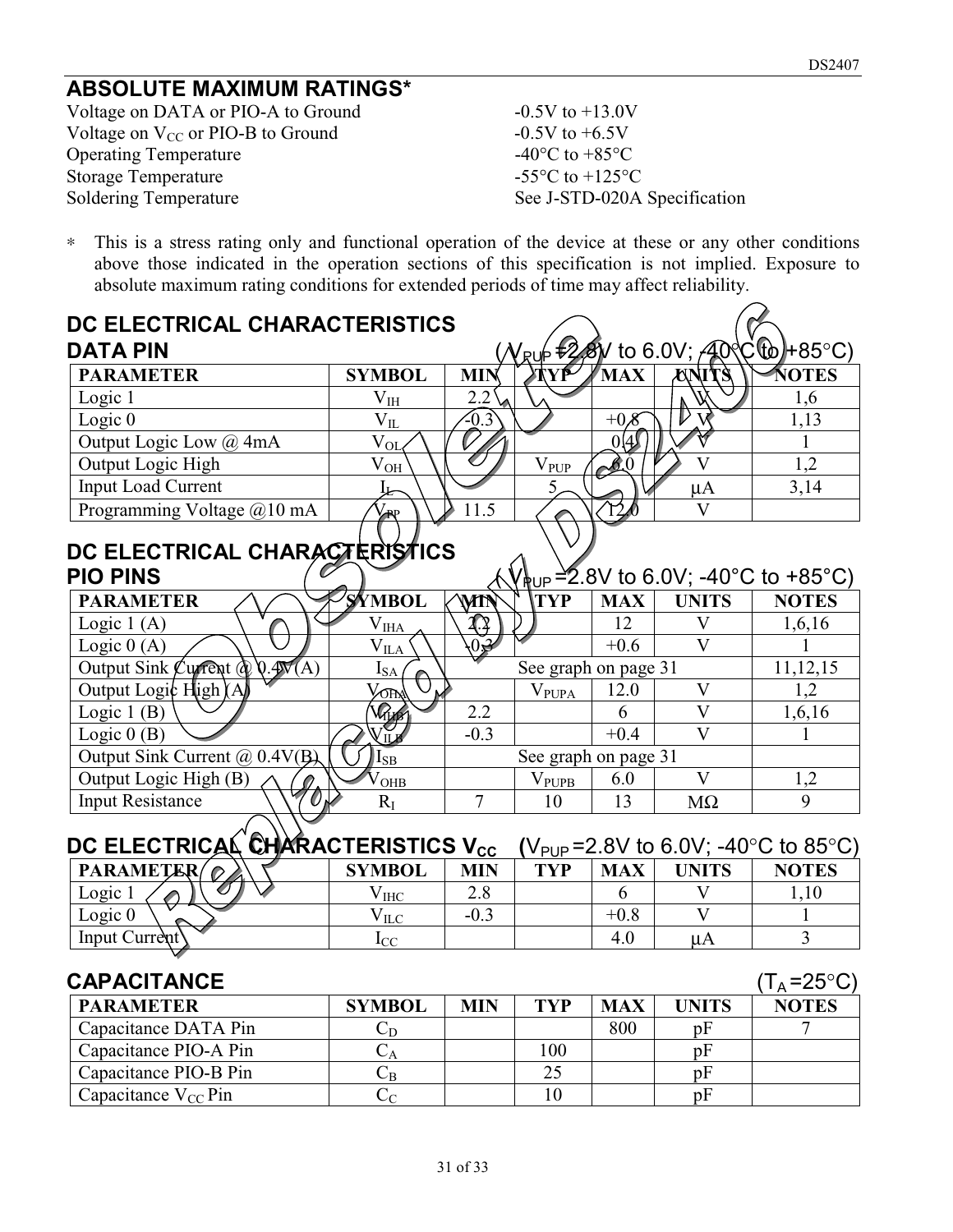| <b>PARAMETER</b>          | <b>SYMBOL</b>                  | <b>MIN</b>   | <b>TYP</b> | <b>MAX</b>       | <b>UNITS</b> | <b>NOTES</b>   |
|---------------------------|--------------------------------|--------------|------------|------------------|--------------|----------------|
| Time Slot                 | $t_{SLOT}$                     | 60           |            | 120              | $\mu$ s      |                |
| Write-1 Low Time          | $t_{LOW1}$                     |              |            | 15               | $\mu$ s      |                |
| Write-0 Low Time          | $t_{LOW0}$                     | 60           |            | 120              | $\mu s$      |                |
| Read Data Valid           | $t_{\rm{RDV}}$                 |              | exactly 15 |                  | $\mu s$      |                |
| Release Time              | ${\rm t_{RELEASE}}$            | $\theta$     | 15         | 45               | $\mu$ s      |                |
| Read Data Setup DATA      | $t_{\rm SU}$                   |              |            |                  | $\mu$ s      | 5              |
| Recovery Time             | ${\rm t_{REC}}$                | $\mathbf{1}$ |            |                  | $\mu$ s      |                |
| Reset Time High           | $t_{RSTH}$                     | 480          |            |                  | $\mu s$      | $\overline{4}$ |
| <b>Reset Time Low</b>     | $t_{\rm RSTL}$                 | 480          |            | 5000             | $\mu$ s      | 8              |
| Presence Detect High      | <b>t</b> <sub>PDHIGH</sub>     | 15           |            | 60               | μś,          |                |
| Presence Detect Low       | t <sub>p</sub> <sub>DLOW</sub> | 60           |            | 240              | ψs!          |                |
| Read Data Setup PIO-A     | $t_{\rm SUA}$                  | 500          |            |                  |              |                |
| Read Data Setup PIO-B     | $t_{SUB}$                      | 500          |            |                  | ns           |                |
| Delay to Program          | $t_{DP}$                       | B,           |            |                  | ιľs          |                |
| Delay to Verify           | $t_{\rm DV}$                   | Ç            |            |                  | $\mu s$      |                |
| Program Pulse Width       | tµ⊷                            | 480          |            |                  | $\mu s$      |                |
| Program Voltage Rise Time | <b>Ler</b>                     | 0.5          |            |                  | $\mu$ s      |                |
| Program Voltage Fall Time | (FP                            | 0.5          |            | $\overline{5.0}$ | $\mu$ s      |                |

# **DEFINITION OF PIO READ DATA SETUP TIME**